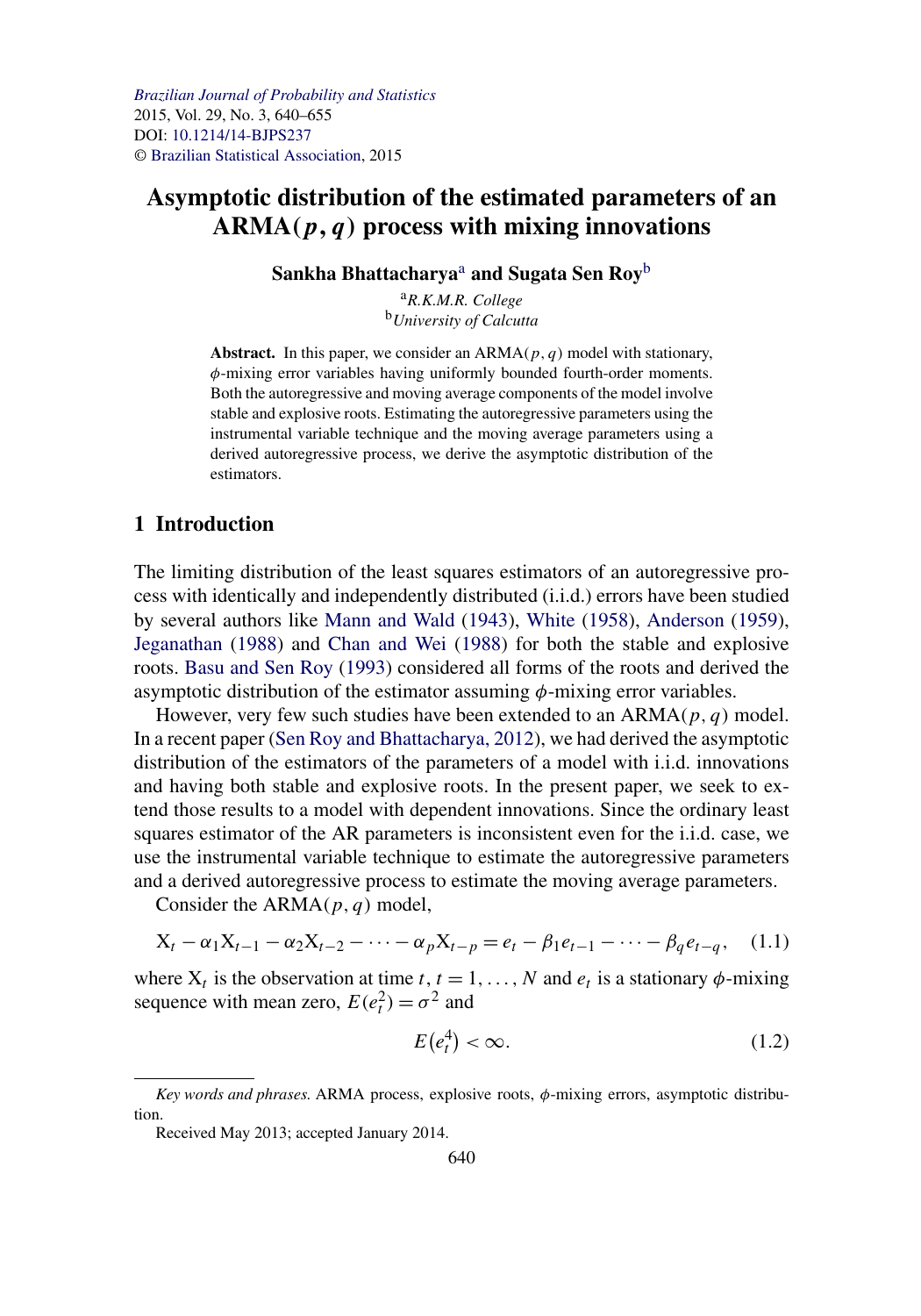<span id="page-1-0"></span>The  $\phi$ -mixing function  $\phi(n)$  is a decreasing function of *n*, with  $\sum_{n=1}^{\infty} \phi(n)^{1/2}$  $\infty$ . This means that the dependence between the errors decreases as the distance between the corresponding time points increases. Also the initial conditions are assumed to be zero, that is,  $e_t = 0$  for  $t \le 0$ .

The autoregressive (AR) component is stable or explosive according as the roots of the characteristic polynomial  $\Phi(z) = 1 - \alpha_1 z - \alpha_2 z^2 - \cdots - \alpha_p z^p$  are greater than or less than unity in absolute value. Similarly, the moving average (MA) component is stable or explosive according as the roots of the characteristic polynomial  $\hat{\theta}(z) = 1 - \beta_1 z - \beta_2 z^2 - \cdots - \beta_q z^q$  are greater than or less than unity in absolute value.

Using a backward shift operator B, model [\(1.1\)](#page-0-0) can be rewritten as

$$
\Phi(B)X_t = \Theta(B)e_t.
$$
\n(1.3)

Here, we study the asymptotic distribution of the ARMA*(p, q)* process as defined in [\(1.1\)](#page-0-0) under the above conditions. A problem here is that under these conditions even the instrumental variable estimator is inconsistent. To circumvent this difficulty, the condition

$$
E(\mathbf{x}_t e_j) = \mathbf{0}_p \qquad \text{for all } t \text{ and integers } j > t,
$$
 (1.4)

where  $\mathbf{x}_t = (X_t, X_{t-1}, \ldots, X_{t-p+1})'$  and  $\mathbf{0}_n$  is a *n*-dimensional vector of zero elements, needs to be imposed.

In practice, this means that if *ξ(h)* is the *h*th-order autocovariance function of *et* ,

$$
\Theta(\mathbf{B})\xi(h) = 0,\tag{1.5}
$$

that is,  $(1.4)$  translates into a restriction on the autocovariance function of  $e_t$ . A particular and plausible choice of *ξ(h)* is

$$
\xi(h) = \xi^h, \qquad 0 < \xi < 1,
$$

that is,  $\xi(h)$  is exponentially decreasing in *h*.

In studying the limiting distribution, a component-wise break-up according to stable and explosive roots is made using techniques similar to that of [Chan and](#page-15-0) [Wei](#page-15-0) [\(1988\)](#page-15-0). Then using suitably chosen norming matrices, the limiting distribution of each component is found separately. The results are then put together in the final theorem. However, since the norming matrices involve the parameters of the model, it is further shown that the asymptotic results hold even if these parameters are substituted by their estimators.

Since some of the results are similar to those for the i.i.d. case, we simply state such results for the sake of completeness and omit their proofs. In Section [2,](#page-2-0) a componentwise break up of the process is made. Section [3](#page-4-0) considers the asymptotic distributions of the estimators componentwise, while Section [4](#page-10-0) contains the main theorem. Some concluding remarks are made in Section [5.](#page-14-0)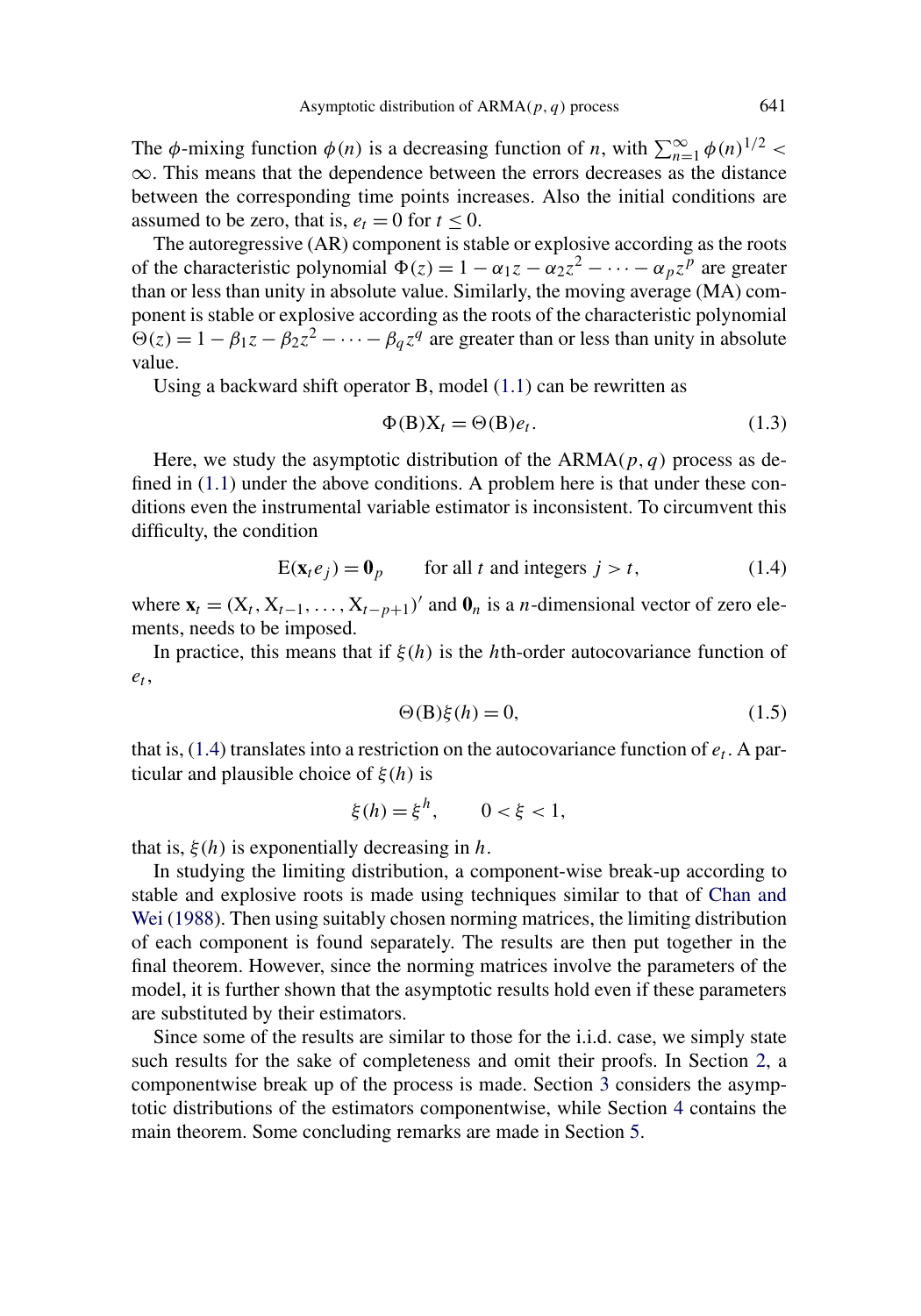<span id="page-2-0"></span>In the sequel  $I_n$  denotes an identity matrix of order *n*. diag $((\cdot))$  denotes a block diagonal matrix. ∼ implies "asymptotically equivalent to." The norm of a vector refers to Euclidean norm, while for a matrix A,  $||A|| = \sup_{||x||=1} ||Ax||$ .  $c_i$ 's,  $i =$ 0*,* 1*,...* denote constants.

#### **2 A componentwise break-up of the process**

For  $r + s = p$  and  $|\rho_i| > 1$ ,  $i = 1, 2, ..., r$  and  $|\gamma_j| < 1$ ,  $j = 1, 2, ..., s$ ,  $\Phi(z)$  can be rewritten as

$$
\Phi(z) = \prod_{i=1}^{r} (1 - \rho_i^{-1} z) \prod_{j=1}^{s} (1 - \gamma_j^{-1} z),
$$
\n(2.1)

where  $\rho_i$  are the *r* stable roots and  $\gamma_i$  are the *s* explosive roots of  $\Phi(z) = 0$ .

Similarly,  $\Theta(z)$  can be written as

$$
\Theta(z) = \prod_{i=1}^{c} \left(1 - \pi_i^{-1} z\right) \prod_{j=1}^{d} \left(1 - \eta_j^{-1} z\right),\tag{2.2}
$$

where  $\pi_i$  are the stable roots and  $\eta_j$  are the explosive roots of  $\Theta(z)$ , with  $|\pi_i| > 1$ ,  $i = 1, 2, \ldots, c, |\eta_j| < 1, j = 1, 2, \ldots, d$  and  $c + d = q$ . All roots are assumed to be distinct.

Model [\(1.3\)](#page-1-0) can be rewritten as

$$
\Phi(B)X_t = u_t,\tag{2.3}
$$

where

$$
u_t = \Theta(\mathbf{B})e_t \tag{2.4}
$$

is a MA*(q)* process.

Defining  $\mathbf{u}_t = (u_t, \mathbf{0}_{p-1}')'$ , and  $\mathbf{A} = \begin{pmatrix} \alpha_1 & \cdots & \alpha_{p-1} \\ I_{p-1} & \cdots & I_p \end{pmatrix}$ I*p*−1 *αp*  $\binom{\alpha_p}{\beta_{p-1}}$ , (2.3) can be rewritten as

$$
\mathbf{x}_t = \mathbf{A}\mathbf{x}_{t-1} + \mathbf{u}_t, \qquad t = 1, 2, \dots.
$$
 (2.5)

Since  $\mathbf{x}_{t-1}$  is correlated with  $u_t$  through  $e_{t-1}, \ldots, e_{t-q}$  the least squares estimator of the AR parameter  $\alpha = (\alpha_1, \dots, \alpha_p)'$  will be inconsistent. Taking  $n =$ *N* − *q* − 1 and following [Basu et al.](#page-15-0) [\(2005\)](#page-15-0), the instrumental variable estimator of *α* is

$$
\hat{\boldsymbol{\alpha}}_n = \left(\sum_{t=1}^n \mathbf{x}_t \mathbf{x}'_{t+q}\right)^{-1} \left(\sum_{t=1}^n \mathbf{x}_t \mathbf{X}_{t+q+1}\right).
$$
 (2.6)

To estimate the parameters of the MA component, let  $Y_{t-i} = \frac{de_t}{d\beta_i}$ , be the partial derivative of  $e_t$  with respect to  $\beta_i$ . Then following [Tsay](#page-15-0) [\(1993\)](#page-15-0), we obtain the derived AR*(q)* process

$$
\Theta(B)Y_t = e_t, \qquad t = 1, 2, 3, .... \tag{2.7}
$$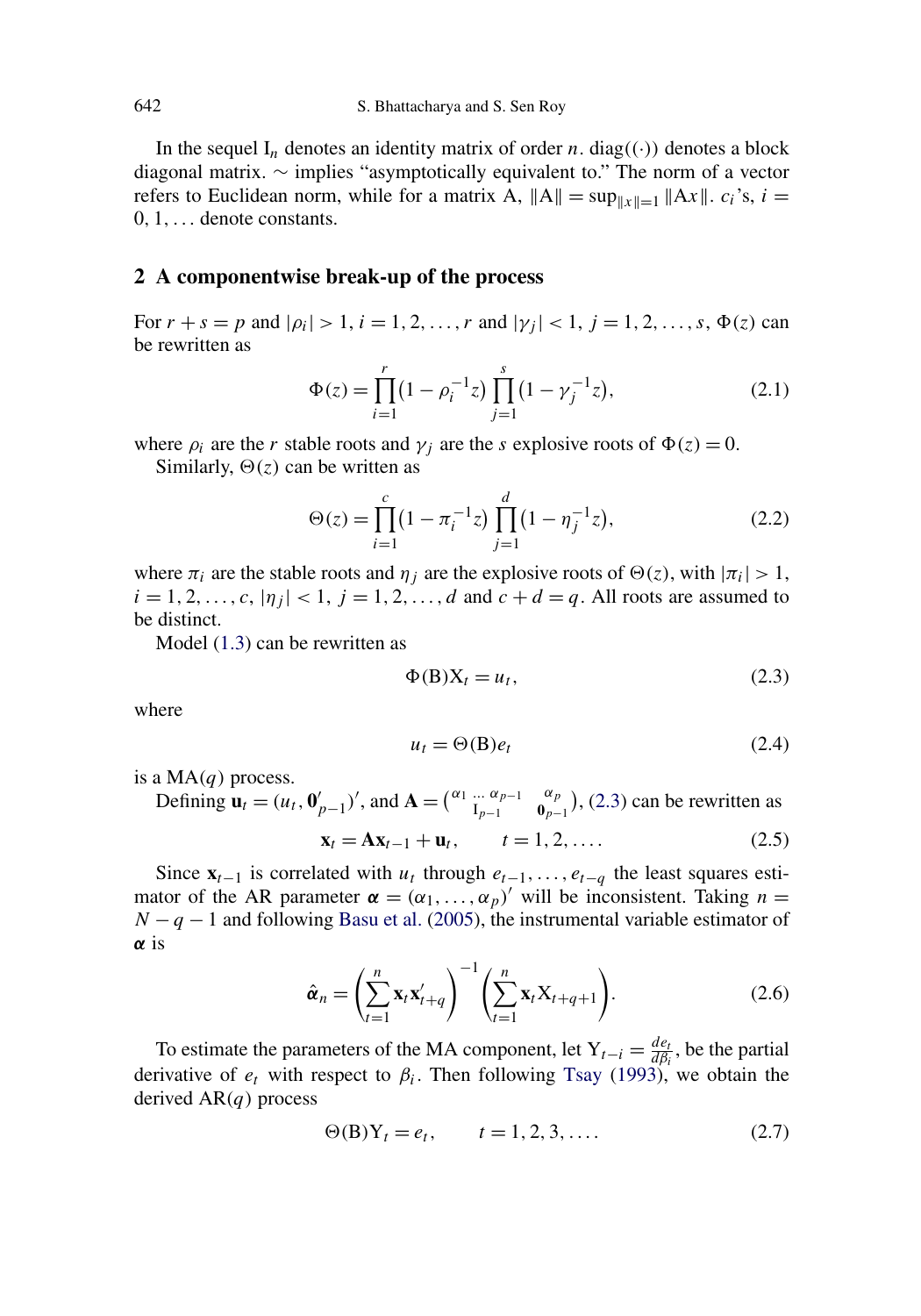<span id="page-3-0"></span>Defining  $\mathbf{y}_t = (Y_t, \ldots, Y_{t-q+1})'$ ,  $\mathbf{v}_t = (e_t, \mathbf{0}_{q-1}')'$ , and  $\mathbf{C} = \begin{pmatrix} \beta_1 & \cdots & \beta_{q-1} \\ I_{q-1} & \cdots & I_{q-1} \end{pmatrix}$ I*q*−1 *βq*  $\binom{5q}{0}$ , [\(2.7\)](#page-2-0) can be rewritten as

$$
\mathbf{y}_t = \mathbf{C} \mathbf{y}_{t-1} + \mathbf{v}_t, \qquad t = 1, 2, 3, .... \tag{2.8}
$$

Then the least squares estimator of  $\beta = (\beta_1, \ldots, \beta_q)'$ , based on *n* observations, is

$$
\hat{\boldsymbol{\beta}}_n = \left(\sum_{t=1}^n \mathbf{y}_{t+q} \mathbf{y}'_{t+q}\right)^{-1} \left(\sum_{t=1}^n \mathbf{y}_{t+q} \mathbf{Y}_{t+q+1}\right).
$$
(2.9)

Let  $\theta = (\alpha', \beta')', \hat{\theta}_n = (\hat{\alpha}'_n, \hat{\beta}'_n)', \mathbf{z}_t = (\mathbf{x}'_t u_{t+q+1}, \mathbf{y}'_{t+q} e_{t+q+1})'$ , and

$$
\mathbf{D}_n = \begin{pmatrix} \sum_{t=1}^n \mathbf{x}_t \mathbf{x}'_{t+q} & \mathbf{0} \\ 0 & \sum_{t=1}^n \mathbf{y}_{t+q} \mathbf{y}'_{t+q} \end{pmatrix}.
$$

Then

$$
(\hat{\boldsymbol{\theta}}_n - \boldsymbol{\theta}) = \mathbf{D}_n^{-1} \left( \sum_{t=1}^n \mathbf{z}_t \right).
$$
 (2.10)

Denoting by B the backshift operator, the different components are segregated as

$$
R_{t} = \Phi(B) \prod_{i=1}^{r} (1 - \rho_{i}^{-1}B)^{-1} X_{t},
$$
\n(2.11)

$$
S_t = \Phi(B) \prod_{i=1}^{s} (1 - \gamma_i^{-1} B)^{-1} X_t,
$$
\n(2.12)

$$
Q_t = \Theta(B) \prod_{i=1}^{c} (1 - \pi_i^{-1} B)^{-1} Y_t,
$$
\n(2.13)

$$
P_t = \Theta(B) \prod_{i=1}^d (1 - \eta_i^{-1} B)^{-1} Y_t.
$$
 (2.14)

Let  $\mathbf{r}_t = (R_t, \ldots, R_{t-r+1}), \mathbf{s}_t = (S_t, \ldots, S_{t-s+1}), \mathbf{q}_t = (Q_t, \ldots, Q_{t-c+1})$  and  $\mathbf{p}_t =$  $(P_t, \ldots, P_{t-d+1})$ . Following [\(2.1\)](#page-2-0) and (2.11),  $R_t$  can be written as

$$
R_t = \prod_{i=1}^{s} (1 - \gamma_i^{-1} B) X_t = X_t - \gamma_1^* X_{t-1} - \dots - \gamma_s^* X_{t-s}
$$
 (2.15)

so that for the  $r \times p$  matrix

$$
\text{T}_1 = \begin{pmatrix} 1 & -\gamma_1^* & \dots & -\gamma_s^* & 0 & 0 & 0 & 0 \\ 0 & 1 & -\gamma_1^* & \dots & -\gamma_s^* & 0 & 0 & 0 \\ \dots & \dots & \dots & \dots & \dots & \dots & \dots \\ 0 & 0 & 0 & 0 & 1 & -\gamma_1^* & \dots & -\gamma_s^* \end{pmatrix},
$$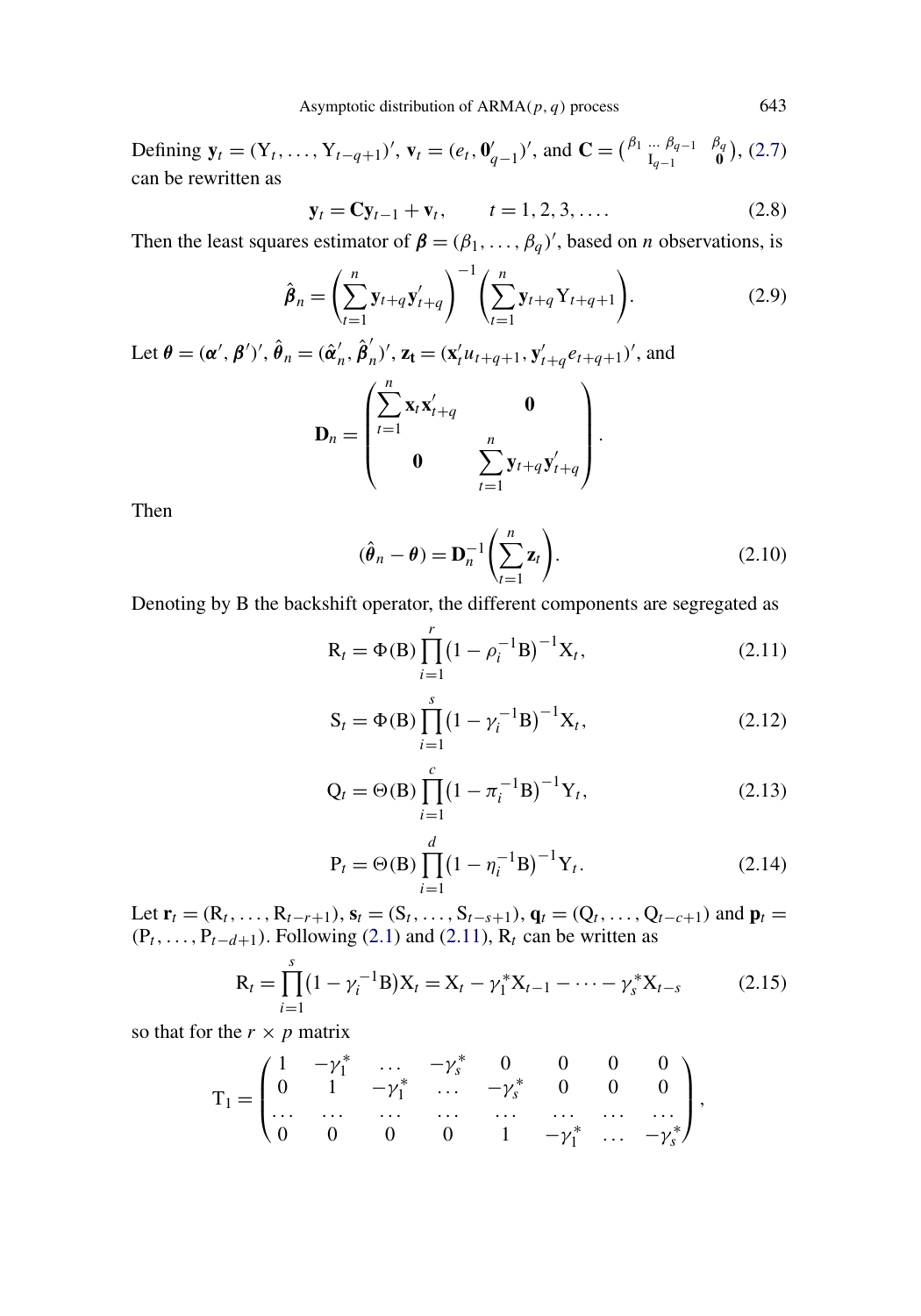<span id="page-4-0"></span> $T_1$ **x**<sub>t</sub> = **r**<sub>t</sub>. Similarly, following [\(2.1\)](#page-2-0) and [\(2.12\)](#page-3-0) we may find a *s* × *p* matrix T<sub>2</sub> so that  $T_2\mathbf{x}_t = \mathbf{s}_t$ . Hence, there exists a  $p \times p$  matrix  $\mathbf{T}^{(1)} = (T'_1, T'_2)'$  such that  $T^{(1)}\mathbf{x}_t = (\mathbf{r}'_t, \mathbf{s}'_t)'$ . Similarly, following [\(2.2\)](#page-2-0) and [\(2.13\)](#page-3-0) we may define a  $c \times q$  matrix T<sub>3</sub> for which T<sub>3</sub> $y_t = q_t$  and following [\(2.2\)](#page-2-0) and [\(2.14\)](#page-3-0) a  $d \times q$  matrix T<sub>4</sub> such that  $T_4\mathbf{y}_t = \mathbf{p}_t$ . Combining these, we define the  $q \times q$  matrix  $T^{(2)} = (T'_3, T'_4)'$  with  $T^{(2)}y_t = (\mathbf{q}'_t, \mathbf{p}'_t)'$ . Finally, let  $\mathbf{T} = \text{diag}(T^{(1)}, T^{(2)})$ . We next derive the componentwise limiting distributions.

#### **3 Componentwise asymptotic distributions**

#### **3.1 The AR stable component**

We first consider the stable component of the autoregressive part,  $\prod_{i=1}^{r} (1 \rho_i^{-1}$ B)R<sub>t</sub> = *u*<sub>t</sub>. Following [\(2.11\)](#page-3-0), this can be reconstructed as

$$
R_t = \rho_1^* R_{t-1} + \rho_2^* R_{t-2} + \dots + \rho_r^* R_{t-r} + u_t,
$$
\n(3.1)

where  $\rho^* = (\rho_1^*, \rho_2^*, \dots, \rho_r^*)$  are the parameters of the process with roots  $\rho_j$ ,  $j =$ 1, ..., *r*. Define  $\mathbf{L}_1 = \begin{pmatrix} \rho_1^* & \cdots & \rho_{r-1}^* \\ I_{r-1} & I_r \end{pmatrix}$  $\begin{bmatrix} \rho_r^* \\ \rho_{r-1}^* \end{bmatrix}$  and  $\mathbf{u}_{1t} = (u_t, \mathbf{0}_{r-1}^t)$ .

Then (3.1) can be rewritten as

$$
\mathbf{r}_t = \mathbf{L}_1 \mathbf{r}_{t-1} + \mathbf{u}_{1t}, \qquad t = 1, 2, 3, .... \tag{3.2}
$$

Let  $\check{\rho}_1 = \max_{1 \le j \le r} |\rho_j^{-1}| < 1$ . Then

$$
\|\mathbf{L}_1^n\| \sim c_0 \check{\rho}_1^n \qquad \text{as } n \to \infty. \tag{3.3}
$$

Let  $J_n = n^{-1/2}I_n$  and  $\Sigma_1 = E(\mathbf{r}_n \mathbf{r}'_{n+q})$ ,  $\Sigma_1$  positive definite. Define  $\mathbf{w}_t = \mathbf{r}'_t u_{t+q+1}$ and  $\mathbf{R}_n = n^{-1} \sum_{t=1}^n \mathbf{r}_t \mathbf{r}'_{t+q}$ .

**Lemma 3.1.** *Under* (3.3) *and bounded fourth-order moments of the innovations*,

$$
n^{-1/2} \sum_{t=1}^{n} \mathbf{w}_t \xrightarrow{d} \mathbf{N}(0, \Sigma_1^*), \tag{3.4}
$$

*where*

$$
\Sigma_1^* = E(\mathbf{w}_1 \mathbf{w}'_1) + \sum_{k=1}^{\infty} E(\mathbf{w}_1 \mathbf{w}'_{k+1}) + \sum_{k=1}^{\infty} E(\mathbf{w}_{k+1} \mathbf{w}'_1)
$$
(3.5)

and the elements of  $\Sigma_1^*$  are convergent.

**Proof.** Similar to that of [Sen Roy and Bhattacharya](#page-15-0) [\(2012\)](#page-15-0). □

**Lemma 3.2.** *Under fourth-order bounded moment condition of the innovations*, *for any constant*  $c_1$  *and for all*  $\varepsilon > 0$ ,

$$
P[ \| \mathbf{R}_n - \Sigma_1 \| > \varepsilon ] < c_1 n^{-1} \varepsilon^{-1}.
$$
 (3.6)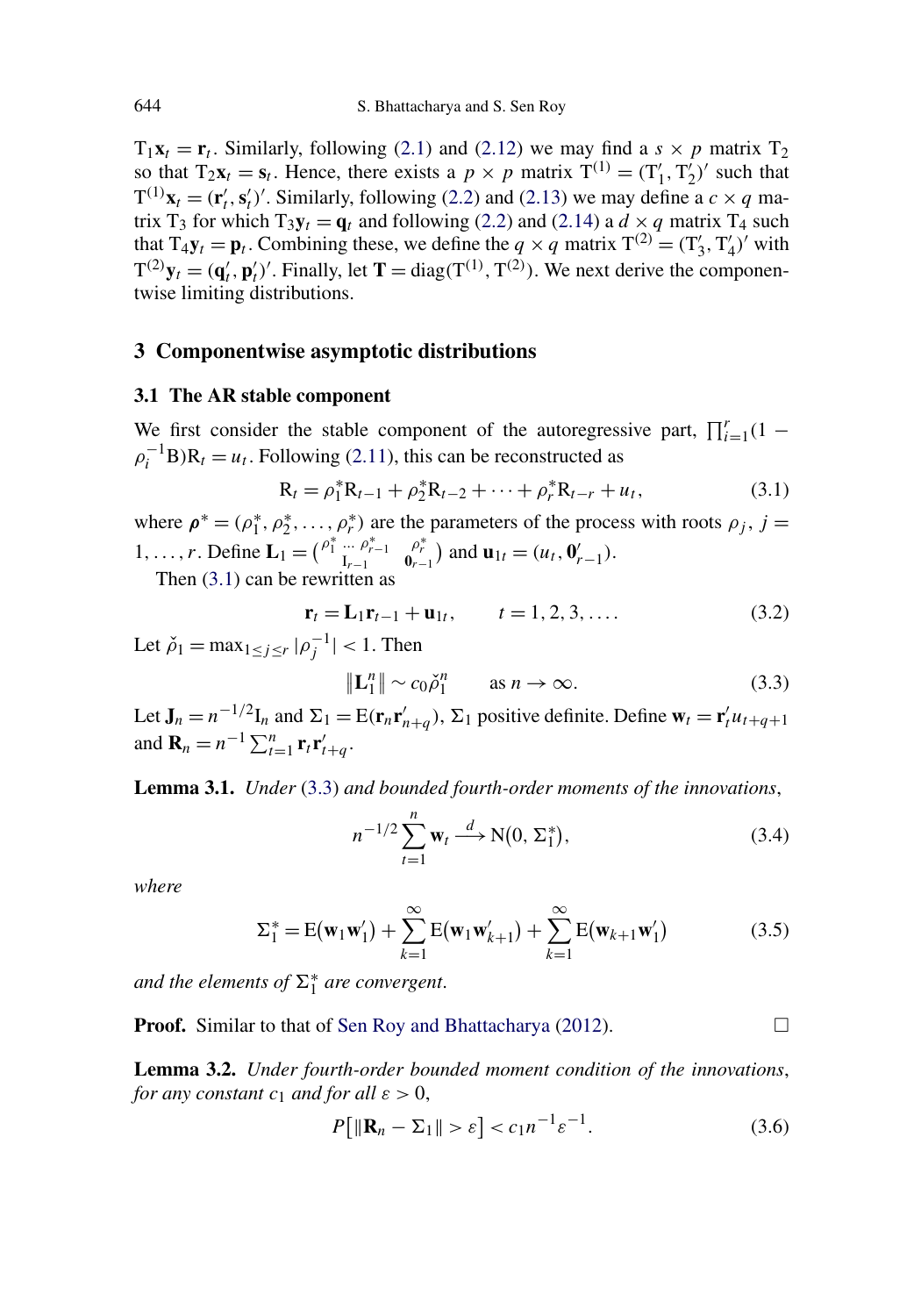<span id="page-5-0"></span>**Proof.** Similar to that of [Sen Roy and Bhattacharya](#page-15-0) [\(2012\)](#page-15-0).

**Theorem 3.1.** *Under conditions* [\(1.2\)](#page-0-0) *and* [\(3.3\)](#page-4-0),

(i) 
$$
\mathbf{J}_n \sum_{i=1}^n \mathbf{r}_t \mathbf{r}'_{t+q} \mathbf{J}'_n \xrightarrow{p} \Sigma_1
$$
 (3.7)

*and*

(ii) 
$$
(\mathbf{J}'_n)^{-1} \left( \sum_{t=1}^n \mathbf{r}_t \mathbf{r}'_{t+q} \right)^{-1} \left( \sum_{t=1}^n \mathbf{r}_t u_{t+q+1} \right) \xrightarrow{d} N_r(0, \Sigma_1^{-1} \Sigma_1^* \Sigma_1^{-1}).
$$
 (3.8)

**Proof.** The proof follows from Lemmas [3.1](#page-4-0) and [3.2.](#page-4-0)

 $\Box$ 

# **3.2 The AR explosive component**

Next, consider the explosive component of the autoregressive part,  $\prod_{i=1}^{s}(1 \gamma_i^{-1}B$ )S<sub>t</sub> = *u<sub>t</sub>* which from [\(2.12\)](#page-3-0) can be rewritten as

$$
S_t = \gamma_1^* S_{t-1} + \gamma_2^* S_{t-2} + \dots + \gamma_s^* S_{t-s} + u_t \quad \text{for } t = 1, 2, \dots,
$$
 (3.9)

where  $\mathbf{y}^* = (\gamma_1^*, \dots, \gamma_s^*)$  are the parameters of the process with roots  $\gamma_j$  for  $j =$ 1, 2, ..., *s*. Defining  $\mathbf{F} = {y_1^* \dots y_{s-1}^* \choose 1_{s-1}}$  $y_0^*$  and  $\mathbf{u}_{2t} = (u_t, \mathbf{0}_{s-1}')'$ , the model [\(3.22\)](#page-8-0) can be rewritten as

$$
\mathbf{s}_t = \mathbf{F} \mathbf{s}_{t-1} + \mathbf{u}_{2t}, \qquad t = 1, 2, .... \tag{3.10}
$$

Let  $\check{\gamma}_1 = \min_{1 \le j \le s} |\gamma_j^{-1}| > 1$  and  $\check{\gamma}_2 = \max_{1 \le j \le s} |\gamma_j^{-1}| > 1$ . Then  $\|\mathbf{F}^n\| \sim c_2 \check{\gamma}_2^n$ and

$$
\|\mathbf{F}^{-n}\| \sim c_3 \check{\gamma}_1^{-n} \qquad \text{as } n \to \infty. \tag{3.11}
$$

Let

$$
\mathbf{s}_n^* = \mathbf{F}^{-(n-1)} \mathbf{s}_n = \sum_{t=1}^n \mathbf{F}^{-(t-1)} \mathbf{u}_{2t} = \sum_{t=1}^n \mathbf{f}_t u_{2t},
$$
(3.12)

where  $f_t$  denotes the first column of  $\mathbf{F}^{-(t-1)}$ .

Following [Longnecker and Serfling](#page-15-0) [\(1978\)](#page-15-0), and because of [\(1.2\)](#page-0-0) and

$$
\sum_{t=1}^{\infty} \|\mathbf{F}^{-t}\| < \infty,
$$

it follows that  $s_n^*$  converges a.s. Let

$$
\lim_{n \to \infty} \mathbf{s}_n^* = \mathbf{s}^* = \sum_{t=1}^{\infty} \mathbf{F}^{-(t-1)} \mathbf{u}_{2t}.
$$
 (3.13)

The next two lemmas are similar to those of [Sen Roy and Bhattacharya](#page-15-0) [\(2012\)](#page-15-0).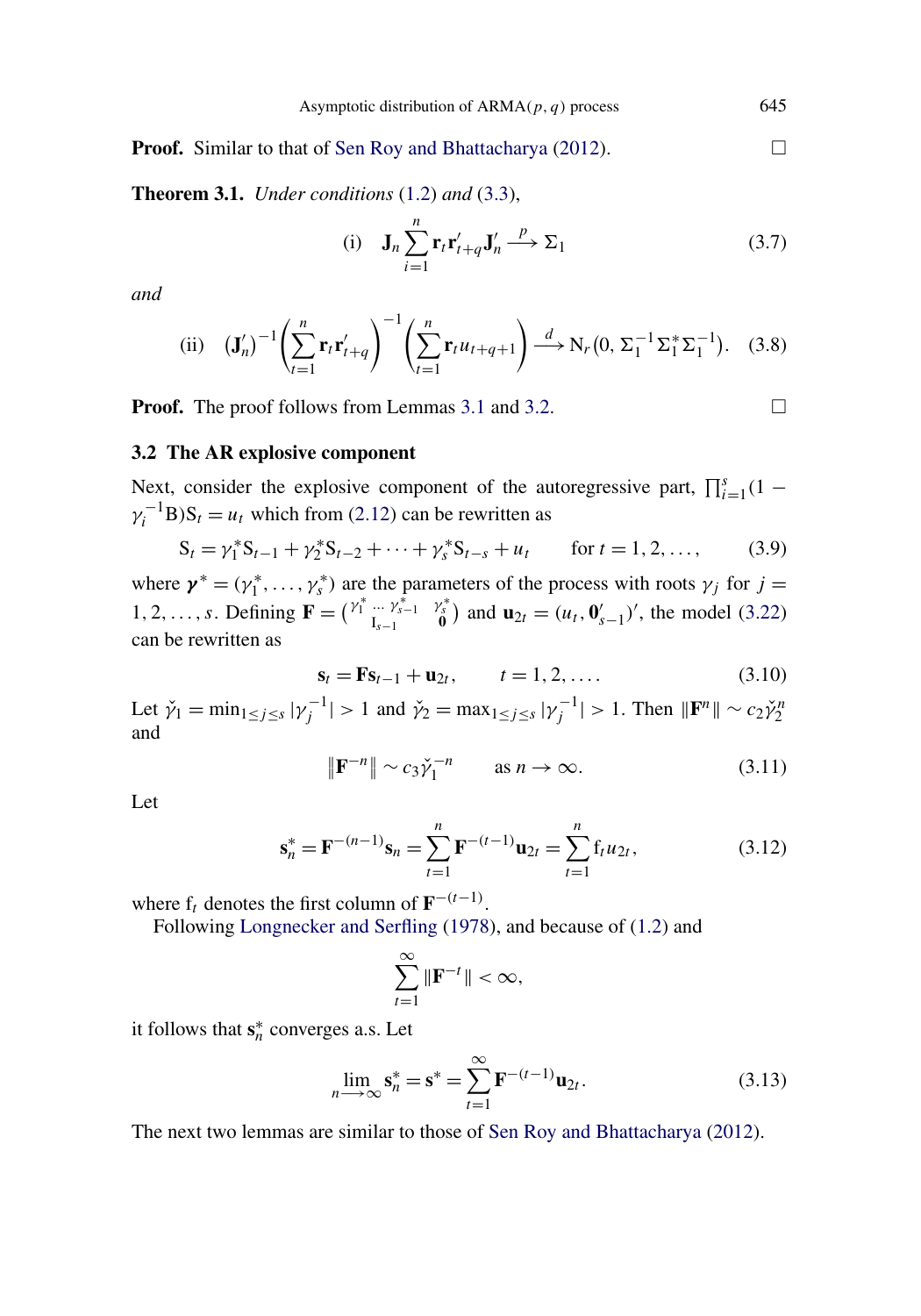**Lemma 3.3.**  $s_n^* \xrightarrow{L_2} s^*$ , and hence  $s_n^*$  $\xrightarrow{p}$ **s**<sup>∗</sup>.

**Lemma 3.4.** For  $\mathbf{d}_n = \mathbf{F}^{-(n-1)} \sum_{t=1}^n \mathbf{s}_t u_{t+q+1}$  and  $\mathbf{h}_n = \sum_{t=1}^n \mathbf{F}^{-(t-1)} \mathbf{s}_n^* u_{n+q+2-t}$ , *p*

$$
\mathbf{d}_n - \mathbf{h}_n \xrightarrow{P} 0.
$$

*Let* **K** *be a nonsingular matrix such that*  $\mathbf{KFK}^{-1} = \text{diag}(\gamma_1^{-1}, \dots, \gamma_s^{-1})$ *. Writing*  $\mathbf{G} = \text{diag}(\gamma_1, \dots, \gamma_s)$ , we have  $\mathbf{F}^{-n} = \mathbf{K}^{-1} \mathbf{G}^n \mathbf{K}$  where

$$
\|\mathbf{G}^n\| \sim c_4 \check{\gamma}_1^{-n} \qquad \text{as } n \to \infty. \tag{3.14}
$$

*Also let*  $S_n$  *and*  $S$  *be*  $s \times s$  *diagonal matrices with ith diagonal element equal to the i***th** element of  $\mathbf{Ks}_{n}^{*}$  *and*  $\mathbf{Ks}_{n}^{*}$ *, respectively, and let*  $\mathbf{\hat{v}}_{n} = (v_{1},...,v_{s})'$ *, where*  $v_j = \sum_{i=1}^n \gamma_j^{(i-1)} u_{n+q+2-i}$  *for*  $j = 1, 2, \ldots, s$ . *Then* **h**<sub>*n*</sub> *can be written in the form* 

$$
\mathbf{h}_n = \mathbf{K}^{-1} \sum_{t=1}^n \mathbf{G}^{t-1} \mathbf{K} \mathbf{s}_n^* u_{n+q+2-t} = \mathbf{K}^{-1} \mathbf{S}_n \boldsymbol{\vartheta}_n.
$$
 (3.15)

Define the  $s \times s$  diagonal matrix  $S_n^*$  with ith diagonal element equal to the ith element of  $S_n^{**} = K \sum_{t=1}^{\lfloor n/3 \rfloor} f_t u_t$  and  $\mathbf{\hat{v}}_n^* = (v_1^*, v_2^*, \dots, v_s^*)$ , where for  $j = 1, 2, \dots, s$  $v_j^* = \sum_{i=1}^{[n/3]} \gamma_j^{(i-1)} u_{n+q+2-i}$ . Here,  $S_n^*$  and  $\mathbf{\hat{v}}_n^*$  are partial sums consisting of only  $[n/3]$  *of the*  $u_i$ 's. However,  $\bar{S}_n^*$  depends on the first  $[n/3]$  *observations of*  $u_t$ , *while*  $\mathbf{\hat{\theta}}_n^*$  *depends on the last*  $[n/3]$  *observations.*  $\mathbf{S}_n^*$  *and*  $\mathbf{\hat{\theta}}_n^*$  *are separated by*  $[n/3] + q + 1$  *intervening*  $u_i$ *'s.* 

# **Lemma 3.5.**  $S_n$  *and*  $\vartheta_n$  *are asymptotically independent.*

**Proof.** Under bounded second-order moment of  $u_t$ 's and since  $u_t$ 's of  $S_n^{**}$  are separated from those of  $\mathbf{\hat{v}}_n^*$  by at least length  $\lfloor n/3 \rfloor + q + 1$ , using the lemma (page 170) of [Billingsley](#page-15-0) [\(1968\)](#page-15-0),

$$
\|E(\mathbf{S}_{n}^{**}\boldsymbol{\vartheta}_{n}^{*})\|
$$
\n
$$
\leq \|\mathbf{K}\| \sum_{i=1}^{[n/3]} \sum_{j=[2n/3]+1}^{n} \|d_{i}\| \|\mathbf{G}^{n-j}\| |E(u_{i}u_{q+1+j})|
$$
\n
$$
\leq \|\mathbf{K}\| \sum_{i=1}^{[n/3]} \sum_{j=[2n/3]+1}^{n} \|d_{i}\| |2\phi^{1/2}([n/3]+q+1)E(u_{i}^{2})\| \mathbf{G}^{n-j}\|
$$
\n
$$
\leq c_{5} \Biggl(\sum_{i=1}^{[n/3]} \|d_{i}\| \Biggr) \Biggl(\sum_{j=[2n/3]+1}^{n} \|\mathbf{G}^{n-j}\| \Biggr) \to 0 \qquad \text{as } n \to \infty.
$$
\n(3.16)

Since  $E(S_n^{**}) = 0$  and  $E(\theta_n^{*}) = 0$ ,  $S_n^{*}$  and  $\theta_n^{*}$  are asymptotically uncorrelated.

<span id="page-6-0"></span>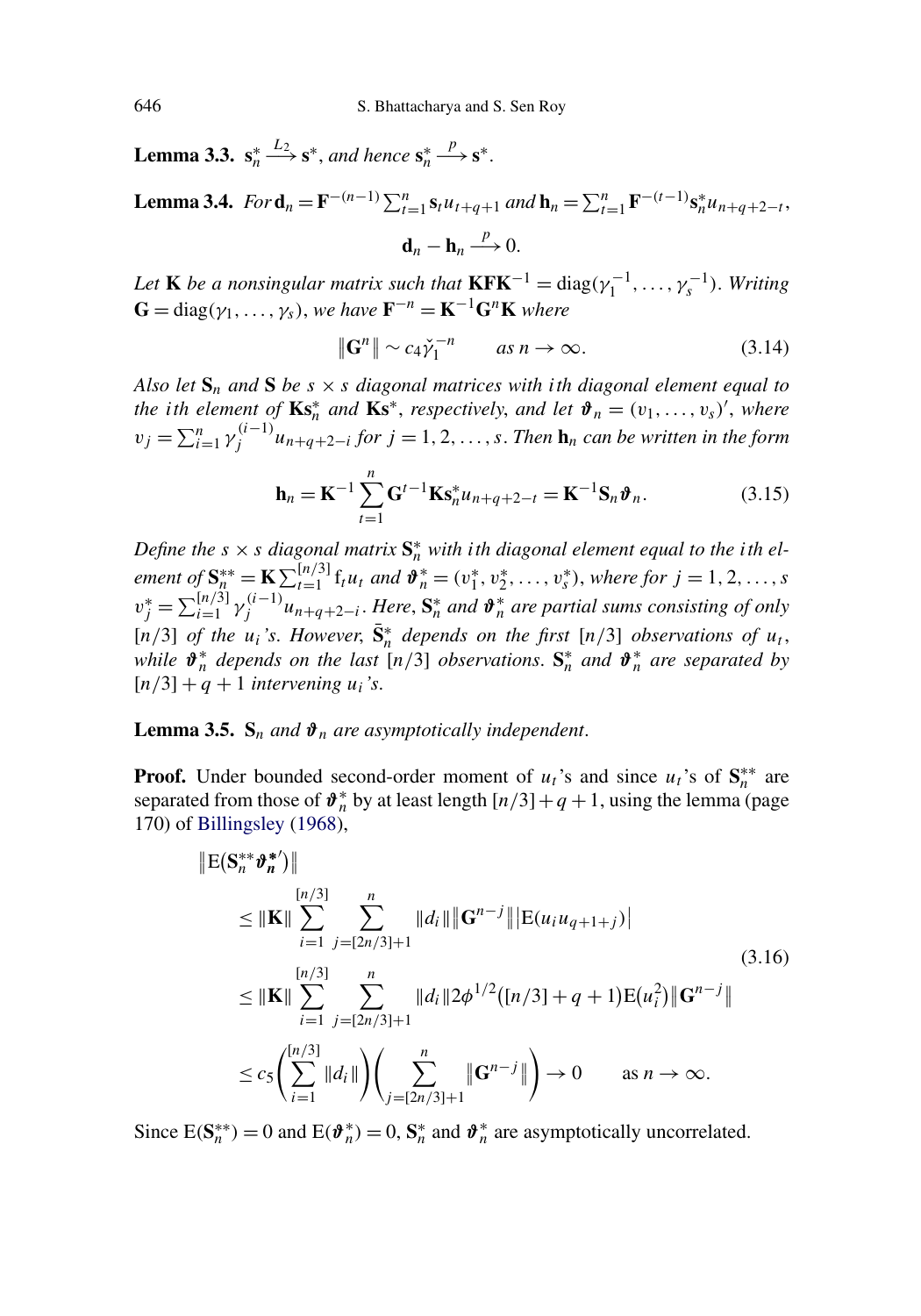<span id="page-7-0"></span>Now, following  $(1.2)$  and  $(3.11)$ , we have

$$
\mathbb{E} \left\| \left( \mathbf{S}_n - \mathbf{S}_n^* \right) \left( \mathbf{S}_n - \mathbf{S}_n^* \right)' \right\| \leq \mathbb{E} \Biggl( \sum_{i = \lfloor n/3 \rfloor + 1}^n \|\mathbf{K}\| \|\mathbf{F}^{-(i-1)}\| \|\mathbf{u}_{2i}\| \Biggr)^2
$$
  

$$
\leq c_6 \|\mathbf{F}^{-2[n/3]}\| \to 0 \quad \text{as } n \to \infty.
$$

Hence,  $S_n - S_n^* \xrightarrow{L_2} 0$  which implies  $S_n - S_n^*$  $\stackrel{p}{\longrightarrow} 0.$ Following  $(1.2)$  and  $(3.14)$ ,

$$
\mathbb{E} \| (\boldsymbol{\vartheta}_n - \boldsymbol{\vartheta}_n^*) (\boldsymbol{\vartheta}_n - \boldsymbol{\vartheta}_n^*)' \| \leq \mathbb{E} \bigg( \sum_{i=1}^{n-[n/3]} \| \mathbf{G}^{n-i} \| \| u_{q+1+i} \| \bigg)^2
$$
  

$$
\leq c_7 \| \mathbf{G}^{2[n/3]} \| \to 0 \quad \text{as } n \to \infty.
$$

Hence,  $\mathbf{\hat{\theta}}_n - \mathbf{\hat{\theta}}_n^* \stackrel{L_2}{\longrightarrow} 0$  which implies  $\mathbf{\hat{\theta}}_n - \mathbf{\hat{\theta}}_n^*$  $\stackrel{p}{\longrightarrow} 0.$ 

Since  $S_n^*$  and  $\hat{\boldsymbol{\theta}}_n^*$  are Gaussian, they are asymptotically independent. Hence,  $S_n$ and  $\mathbf{\hat{v}}_n$  are asymptotically independent.  $\Box$ 

**Lemma 3.6.**  $S_n^* \xrightarrow{L_2} S$  *and*  $\vartheta_n^* \xrightarrow{L_2} \vartheta$ , *where*  $\vartheta = (\bar{v}_1, \bar{v}_2, \dots, \bar{v}_s)$ , *with*  $\bar{v}_j =$  $\sum_{i=1}^{\infty} \gamma_j^{(i-1)} u_{n+q+2-i}$  *for*  $j = 1, 2, ..., s$ .

**Proof.** The proof is similar to that of Lemma [3.5.](#page-6-0)

Next, define

$$
\Gamma = \begin{pmatrix} (1 - \gamma_1^2)^{-1} & (1 - \gamma_1 \gamma_2)^{-1} & \dots & (1 - \gamma_1 \gamma_s)^{-1} \\ \dots & \dots & \dots & \dots \\ (1 - \gamma_1 \gamma_s)^{-1} & (1 - \gamma_2 \gamma_s)^{-1} & \dots & (1 - \gamma_s^2)^{-1} \end{pmatrix}
$$

and  $\mathbf{F}^* = \sum_{i=1}^{\infty} \mathbf{F}^{-(i-1)} \mathbf{s}^* \mathbf{s}^{*'} \mathbf{F}^{-(i-1)'}$ . Then with  $\gamma^{(i-1)} = (\gamma_1^{i-1}, \dots, \gamma_s^{i-1})'$  we observe that

$$
\mathbf{F}^* = \sum_{i=1}^{\infty} \mathbf{K}^{-1} \mathbf{G}^{(i-1)} \mathbf{K} \mathbf{s}^* \mathbf{s}^{*'} \mathbf{K'} \mathbf{G}^{(i-1)'} \mathbf{K}^{-1'}
$$
  
=  $\mathbf{K}^{-1} \sum_{i=1}^{\infty} \mathbf{S} \gamma^{(i-1)} \gamma^{(i-1)'} \mathbf{S'} \mathbf{K}^{-1'} = \mathbf{K}^{-1} \mathbf{S} \Gamma \mathbf{S'} \mathbf{K}^{-1'}$ . (3.17)

Taking  $\mathbf{K}_n = \mathbf{F}^{-(n+q-1)}$ , we have the following theorem.

**Theorem 3.2.** *Under* [\(1.2\)](#page-0-0) *and* [\(3.11\)](#page-5-0),

(i) 
$$
\mathbf{K}_{n+q-1} \sum_{t=1}^{n} \mathbf{s}_t \mathbf{s}'_{t+q} \mathbf{K}'_n \stackrel{p}{\longrightarrow} \mathbf{F}^*
$$
. (3.18)

 $\Box$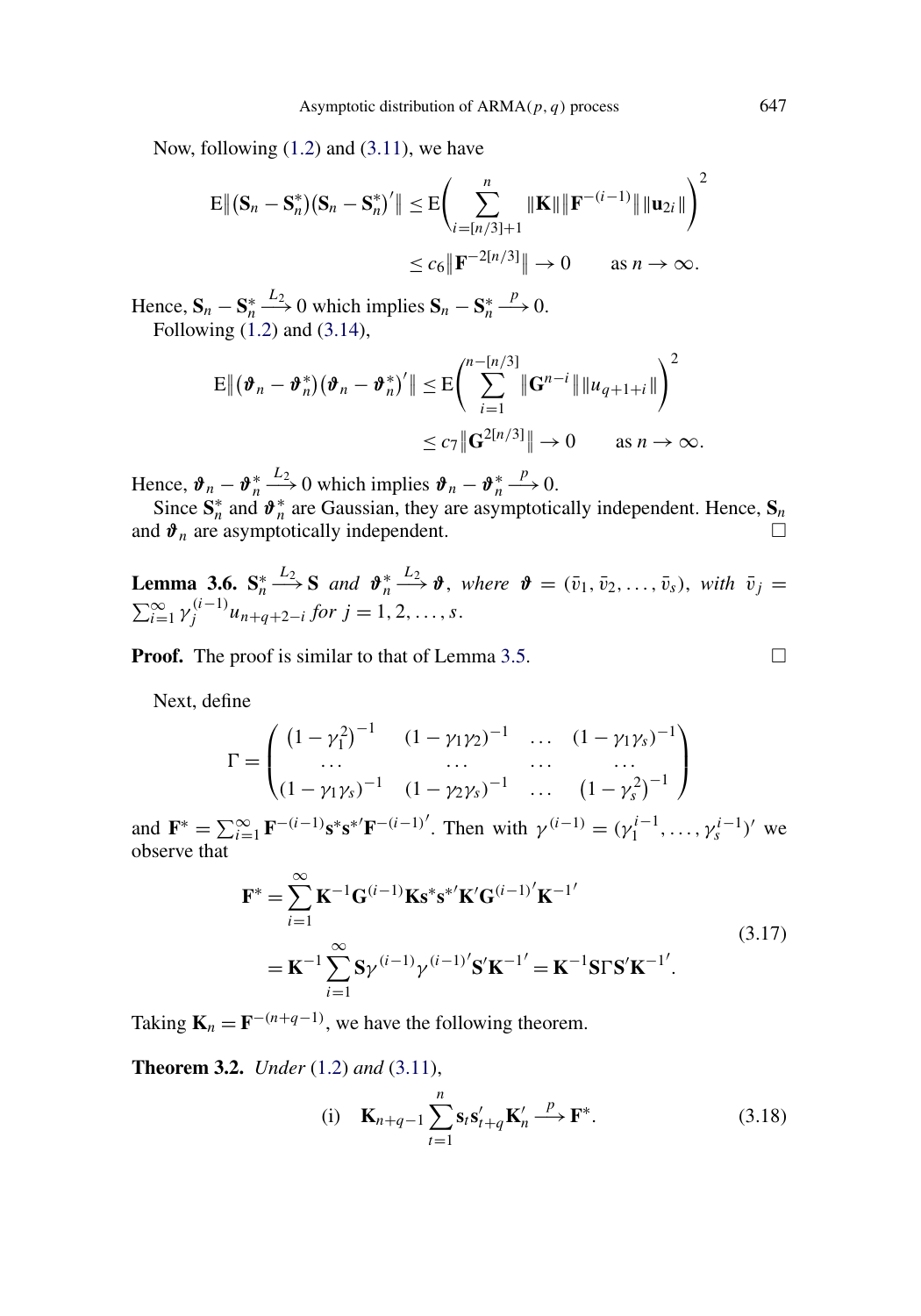*If in addition et's are Gaussian*, **F**<sup>∗</sup> *is positive definite a*.*s*. *and*

(ii) 
$$
\left(\mathbf{K}'_{n}\right)^{-1} \left(\sum_{t=1}^{n} \mathbf{s}_{t} \mathbf{s}'_{t+q}\right)^{-1} \left(\sum_{t=1}^{n} \mathbf{s}_{t} u_{t+q+1}\right) \stackrel{d}{\longrightarrow} \mathbf{N}_{1}^{*},
$$
 (3.19)

*where*  $N_1^*$  = **K**'S<sup>-1</sup>Γ<sup>-1</sup>*δ*, *δ being a s-variate Gaussian variable with mean zero and dispersion matrix*  $V = ((v_{ij}))$  *with* 

$$
v_{ij} = \sum_{k=1}^{\infty} \sum_{l=1}^{\infty} \gamma_i^{(k-1)} \gamma_j^{(l-1)} \mathbf{E}(u_{n+q+2-k}u_{n+q+2-l}).
$$

*Also*  $\boldsymbol{\vartheta}$  *is independent of*  $\mathbf{K}'\mathbf{S}^{-1}\Gamma^{-1}$ .

**Proof.** Under Lemmas [3.3–](#page-6-0)[3.6,](#page-7-0) the proof follows similarly as in [Sen Roy and](#page-15-0) [Bhattacharya](#page-15-0) [\(2012\)](#page-15-0).  $\Box$ 

#### **3.3 The MA stable component**

Following [\(2.13\)](#page-3-0), the stable part of the moving average component,  $\prod_{i=1}^{c} (1 \pi_i^{-1}B$ ) $Q_t = e_t$ , can be rewritten as

$$
Q_t = \pi_1^* Q_{t-1} + \dots + \pi_c^* Q_{t-c} + e_t, \qquad (3.20)
$$

where  $\pi^* = (\pi_1^*, \dots, \pi_c^*)$  are the parameters of the process with roots  $\pi_j$ ,  $j =$ 1, ..., *c*. Defining  $\mathbf{L}_2 = \begin{pmatrix} \pi_1^* & \dots & \pi_{c-1}^* \\ I_{c-1} & I_c \end{pmatrix}$  $\sigma_{c-1}^{\pi_c^*}$  and  $\mathbf{v}_{1t} = (e_t, \mathbf{0}'_{c-1})'$ , model (3.20) reduces to

$$
\mathbf{q}_t = \mathbf{L}_2 \mathbf{q}_{t-1} + \mathbf{v}_{1t}, \qquad t = 1, 2, .... \tag{3.21}
$$

Let  $\check{\pi}_1 = \max_{1 \le j \le c} |\pi_j^{-1}| < 1$ . Then

$$
\|\mathbf{L}_2^n\| \sim c_8 \check{\pi}_1^n \qquad \text{as } n \to \infty. \tag{3.22}
$$

Let  $\mathbf{M}_n = n^{-1/2} \mathbf{I}_n$  and  $\Sigma_2 = \mathrm{E}(\mathbf{q}_n \mathbf{q}'_n)$ .

**Theorem 3.3.** *Under the conditions* [\(1.2\)](#page-0-0) *and* (3.22),

(i) 
$$
\mathbf{M}_n \sum_{i=1}^n \mathbf{q}_{t+q} \mathbf{q}'_{t+q} \mathbf{M}'_n \xrightarrow{p} \Sigma_2
$$
 (3.23)

*and*

(ii) 
$$
(\mathbf{M}'_n)^{-1} \left( \sum_{i=1}^n \mathbf{q}_{t+q} \mathbf{q}'_{t+q} \right)^{-1} \left( \sum_{i=1}^n \mathbf{q}_{t+q} e_{t+q+1} \right)
$$
  
 $\xrightarrow{d} N_c(0, \Sigma_2^{-1} \Sigma_2^* \Sigma_2^{-1}),$  (3.24)

 $where \ \Sigma_2^* = E(\mathbf{q}_{q+1}\mathbf{q}_{q+1}'e_{q+2}^2).$ 

**Proof.** The proof is similar to that of Theorem [3.1.](#page-5-0)  $\Box$ 

<span id="page-8-0"></span>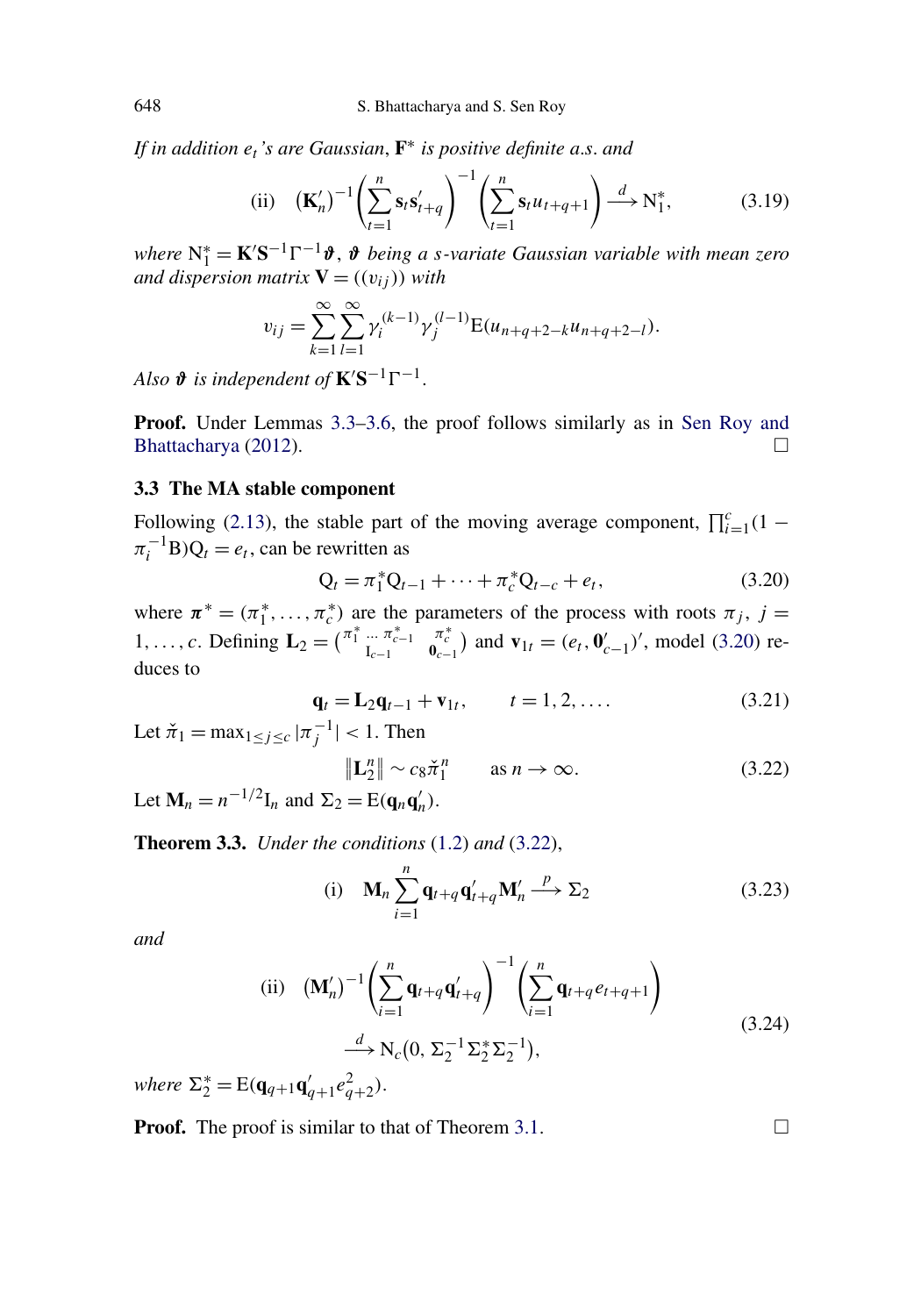#### <span id="page-9-0"></span>**3.4 The MA explosive component**

From [\(2.14\)](#page-3-0), the explosive component of the moving average part  $\prod_{i=1}^{d} (1 \eta_i^{-1}$ **B**)**P**<sub>t</sub> = *e*<sub>t</sub> can be rewritten as

$$
P_t = \eta_1^* P_{t-1} + \dots + \eta_d^* P_{t-d} + e_t \qquad \text{for } t = 1, 2, \dots,
$$
 (3.25)

where  $\eta^* = (\eta_1^*, \dots, \eta_d^*)$  are the parameters of the process with roots  $\eta_j$  for  $j =$ 1, 2, ..., *d*. Define,  $\tilde{\mathbf{F}} = \begin{pmatrix} \eta_1^* & \dots & \eta_{d-1}^* \\ I_{d-1} & I_d \end{pmatrix}$  $\mathbf{0}_{d-1}^{n_d^*}$  and  $\mathbf{v}_{2t} = (e_t, \mathbf{0}_{d-1}^t)'$ , and rewrite (3.25) as

$$
\mathbf{p}_t = \widetilde{\mathbf{F}} \mathbf{p}_{t-1} + \mathbf{v}_{2t}, \qquad t = 1, 2, \dots
$$
 (3.26)

Let  $\check{\eta}_1 = \min_{1 \le j \le d} |\eta_j^{-1}| > 1$  and  $\check{\eta}_2 = \max_{1 \le j \le d} |\eta_j^{-1}| > 1$ . Then  $\|\widetilde{F}^n\| \sim c_9 \check{\eta}_2^n$ and

$$
\|\widetilde{\mathbf{F}}^{-n}\| \sim c_{10}\check{\eta}_1^{-n} \qquad \text{as } n \to \infty. \tag{3.27}
$$

Let  $\widetilde{\mathbf{K}}$  be a nonsingular matrix such that  $\widetilde{\mathbf{K}}\widetilde{\mathbf{F}}\widetilde{\mathbf{K}}^{-1} = \text{diag}(\eta_1^{-1}, \dots, \eta_d^{-1})$ Let **K** be a nonsingular matrix such that  $\widehat{\bf K} \widehat{\bf F} \widehat{\bf K}^{-1} = \text{diag}(\eta_1^{-1}, \dots, \eta_d^{-1})$  and  $\widetilde{\bf s} = \sum_{t=1}^{\infty} \widetilde{\bf F}^{-(t-1)} {\bf v}_{2t}$ . Define the  $d \times d$  diagonal matrix  $\widetilde{\bf S}$  whose *i*th diagonal element is the *i*th element of  $\widetilde{\mathbf{K}}\widetilde{\mathbf{s}}$ . Let  $\mathbf{N}_n = \widetilde{\mathbf{F}}^{-(n+q-1)}$ ,

$$
\Lambda = \begin{pmatrix} (1 - \eta_1^2)^{-1} & \dots & (1 - \eta_1 \eta_d)^{-1} \\ \dots & \dots & \dots \\ (1 - \eta_1 \eta_d)^{-1} & \dots & (1 - \eta_d^2)^{-1} \end{pmatrix}
$$

and  $\widetilde{\mathbf{F}}^* = \sum_{i=1}^{\infty} \widetilde{\mathbf{F}}^{-(i-1)} \widetilde{\mathbf{s}} \widetilde{\mathbf{s}}' \widetilde{\mathbf{F}}^{-(i-1)\prime} = \widetilde{\mathbf{K}}^{-1} \widetilde{\mathbf{S}} \Lambda \widetilde{\mathbf{S}}' \widetilde{\mathbf{K}}^{-1}$ .

**Theorem 3.4.** *Under* [\(1.2\)](#page-0-0) *and* (3.27),

(i) 
$$
\mathbf{N}_n \sum_{t=1}^n \mathbf{p}_{t+q} \mathbf{p}'_{t+q} \mathbf{N}'_n \xrightarrow{p} \widetilde{\mathbf{F}}^*
$$
. (3.28)

*In addition if et's are Gaussian*, **F**<sup>∗</sup> *is positive definite a*.*s*. *Also*

(ii) 
$$
(N'_n)^{-1} \left( \sum_{t=1}^n \mathbf{p}_{t+q} \mathbf{p}'_{t+q} \right)^{-1} \sum_{t=1}^n \mathbf{p}_{t+q} e_{t+q+1} \stackrel{d}{\longrightarrow} N_2^*,
$$
 (3.29)

*where* N<sup>\*</sup><sub>2</sub> = **K**<sup>'</sup>**S**<sup>-1</sup> Λ<sup>-1</sup>**φ**<sup>3</sup>, **δ** *being a d-variate Gaussian variable with mean zero*  $\alpha$ and dispersion matrix  $\tilde{\mathbf{V}} = ((\tilde{v}_{ij}))$  with  $\tilde{v}_{ij} = \sigma^2 \sum_{k=1}^{\infty} \sum_{l=1}^{\infty} \eta_i^{(k-1)} \eta_j^{(l-1)}$ . Also  $\tilde{\mathbf{\theta}}$ *is independent of*  $\widetilde{\mathbf{K}}' \widetilde{\mathbf{S}}^{-1} \Lambda^{-1}$ .

**Proof.** The proof is similar to that of Theorem [3.2.](#page-7-0)  $\Box$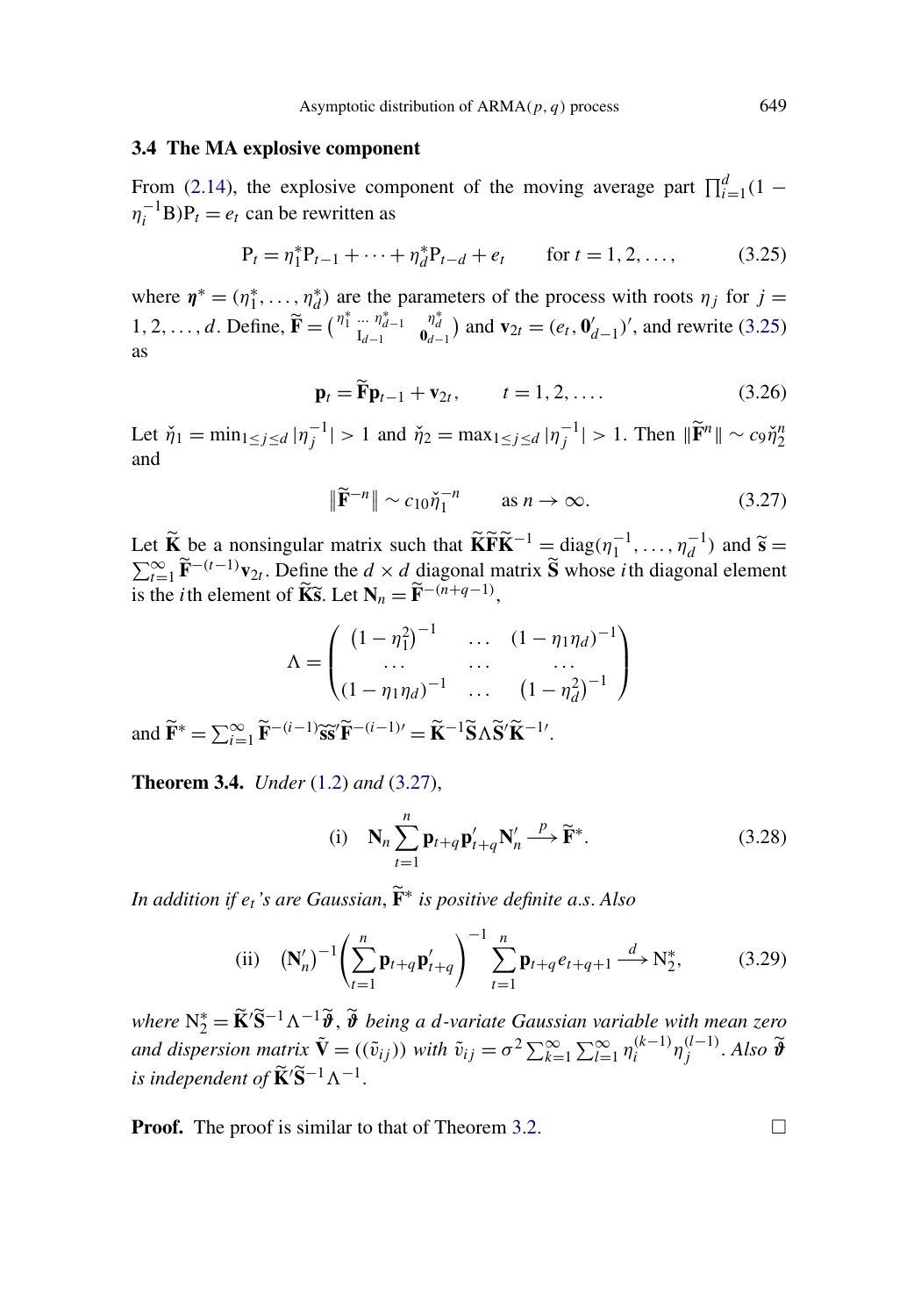# <span id="page-10-0"></span>**4 The main theorem**

We first show the consistency of  $\hat{\theta}_n$ . Although, like for the i.i.d. errors or the martingale difference errors, the consistency can be shown directly, in this case we take advantage of the discussions in Section [3](#page-4-0) to do so.

Let  $G_n = \text{diag}((J_n, K_n, M_n, N_n))$ . Then we have the following theorem.

**Theorem 4.1.** *Under conditions* [\(1.2\)](#page-0-0), [\(3.3\)](#page-4-0), [\(3.11\)](#page-5-0), [\(3.22\)](#page-8-0) *and* [\(3.27\)](#page-9-0),

$$
(\hat{\theta}_n - \theta) = o_p(1). \tag{4.1}
$$

**Proof.** Consider the different components of  $(\mathbf{T}'\mathbf{G}'_n)^{-1}(\hat{\theta}_n - \theta)$ .

For the stable component of the AR part, it follows from Theorem [3.1\(](#page-5-0)ii) that

$$
(\mathbf{J}'_n)^{-1} \left( \sum_{t=1}^n \mathbf{r}_t \mathbf{r}'_{t+q} \right)^{-1} \left( \sum_{t=1}^n \mathbf{r}_t u_{t+q+1} \right) = O_p(1).
$$

Next, for the explosive component of the AR part, defining  $\mathbf{d}_n$  as in Lemma [3.4,](#page-6-0)

$$
\begin{aligned} \left(\mathbf{F}^{-(n+q-1)'}\right)^{-1} \left(\sum_{t=1}^{n} \mathbf{s}_t \mathbf{s}'_{t+q}\right)^{-1} \sum_{t=1}^{n} \mathbf{s}_t u_{t+q+1} \\ = \left(\mathbf{F}^{-(n-1)} \sum_{t=1}^{n} \mathbf{s}_t \mathbf{s}'_{t+q} \mathbf{F}^{-(n+q-1)'}\right)^{-1} \mathbf{d}_n. \end{aligned}
$$

Now under the stationarity of the sequence  $u_t$ , for some  $c_{11} > 0$ ,

$$
E\|\mathbf{d}_n\| \le n \|\mathbf{F}^{-(n-1)}\|n^{-1} \sum_{t=1}^n E\|\mathbf{s}_t u_{t+q+1}\|
$$
  
=  $c_{11}n \|\mathbf{F}^{-(n-1)}\| \longrightarrow 0$  as  $n \longrightarrow \infty$ .

Hence,  $\mathbf{d}_n = o_p(1)$ . This along with Theorem [3.2\(](#page-7-0)ii) gives

$$
\left(\mathbf{F}^{-(n-1)}\sum_{t=1}^{n}\mathbf{s}_{t}\mathbf{s}_{t+q}'\mathbf{F}^{-(n+q-1)'}\right)^{-1}\mathbf{d}_{n}=o_{p}(1).
$$

Similar results hold for the stable and explosive components of the MA part. Hence, using Proposition 6.1.2 of [Brockwell and Davis](#page-15-0) [\(1991\)](#page-15-0), we have

$$
\|(\mathbf{T}'\mathbf{G}'_n)^{-1}(\hat{\boldsymbol{\theta}}_n - \boldsymbol{\theta})\| = O_p(1)
$$

so that

$$
\|(\hat{\theta}_n - \theta)\| = o_p(\|\mathbf{T}\mathbf{G}_n\|).
$$

Hence, we have the following theorem.  $\Box$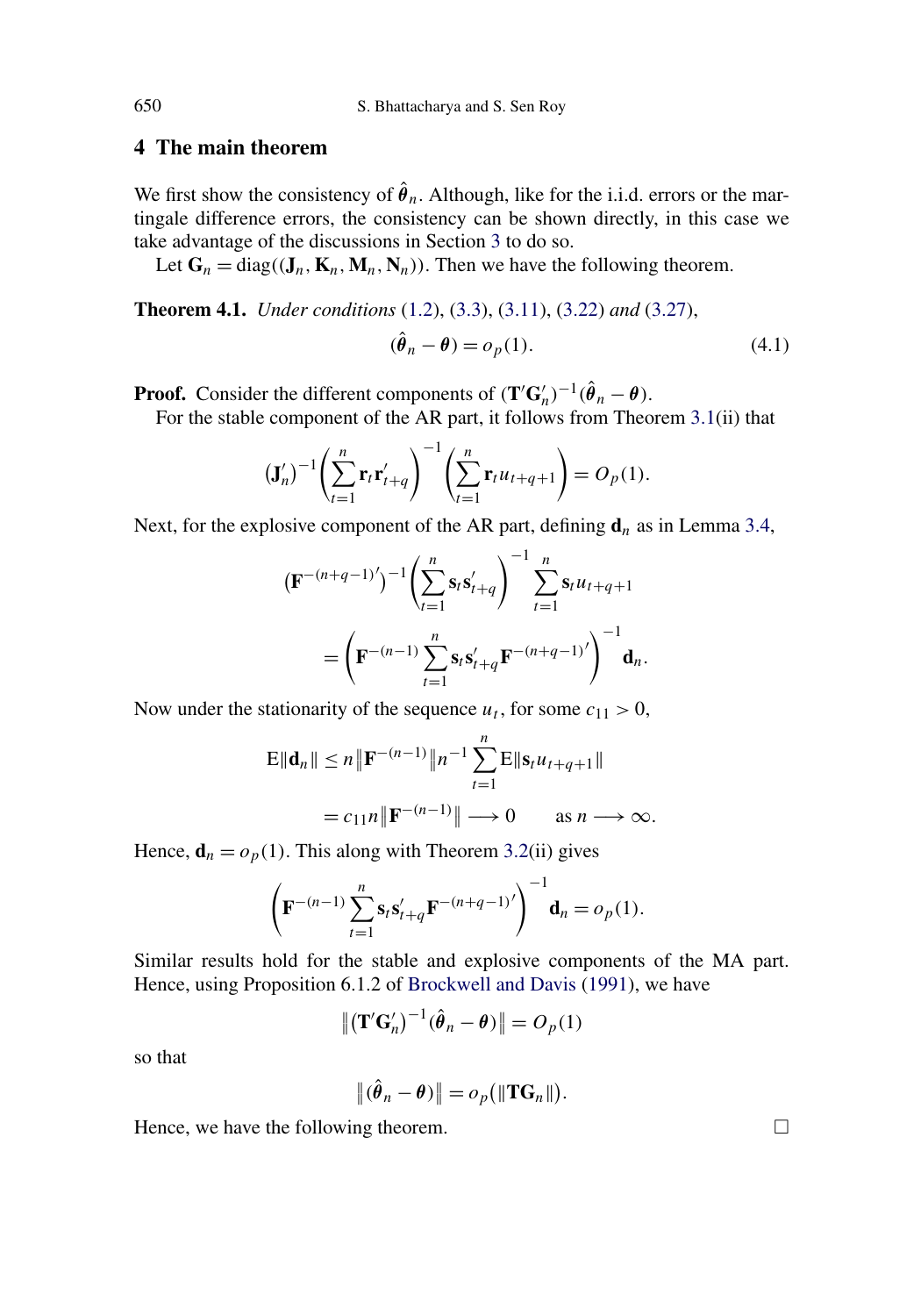<span id="page-11-0"></span>**Theorem 4.2.** *Under conditions* [\(1.2\)](#page-0-0), [\(3.3\)](#page-4-0), [\(3.11\)](#page-5-0), [\(3.22\)](#page-8-0) *and* [\(3.27\)](#page-9-0), *as n* −→ ∞,

(i) 
$$
\mathbf{G}_n \mathbf{T} \mathbf{D}_n \mathbf{T}' \mathbf{G}'_n \stackrel{p}{\sim} \text{diag}((\Sigma_1, \mathbf{F}^*, \Sigma_2, \widetilde{\mathbf{F}}^*))
$$
 (4.2)

*and*

(ii) 
$$
(\mathbf{T}'\mathbf{G}'_n)^{-1}(\hat{\boldsymbol{\theta}}_n - \boldsymbol{\theta}) \stackrel{d}{\sim} (\mathbf{N}_r, \mathbf{N}_1^*, \mathbf{N}_c, \mathbf{N}_2^*)',
$$
 (4.3)

*where the stable and explosive components are asymptotically independent of each other*, *but the two stable components and the two explosive components of the AR and MA parts are not*.

To prove Theorem 4.2, we require the following lemmas.

**Lemma 4.1.** *Under conditions* [\(1.2\)](#page-0-0), [\(3.3\)](#page-4-0), [\(3.11\)](#page-5-0), [\(3.22\)](#page-8-0) *and* [\(3.27\)](#page-9-0),

(i) 
$$
\mathbf{J}_n \sum_{t=1}^n \mathbf{r}_t \mathbf{s}'_{t+q} \mathbf{K}'_n \stackrel{p}{\longrightarrow} 0
$$

*and*

(ii) 
$$
\mathbf{M}_n \sum_{t=1}^n \mathbf{q}_{t+q} \mathbf{p}'_{t+q} \mathbf{N}'_n \stackrel{p}{\longrightarrow} 0.
$$

**Proof.** The proof is similar to that of [Sen Roy and Bhattacharya](#page-15-0) [\(2012\)](#page-15-0).  $\Box$ 

We next state (without proof) a lemma by [Helland](#page-15-0) [\(1982\)](#page-15-0).

**Lemma 4.2.** *Let*  $(X_{n,k}^{(1)},...,X_{n,k}^{(k)}), k = 1, 2,..., m = 1, 2,...$  *be a sequence of mdimensional, stationary*  $\phi$ *-mixing array with*  $\sum_{n=1}^{\infty} {\{\phi^{(k)}(n)\}}^{1/2} < \infty$  for each k. *For some stopping rule*  $s_n(t)$ , *let*  $X_n(t) = (X_n^{(1)}(t), ..., X_n^{(k)}(t))$ , *where*  $X_n^{(j)}(t) =$  $\sum_{k=1}^{s_n(t)} X_{n,k}^{(j)}$ . Also suppose that  $W_1, W_2, \ldots, W_m$  are *m* independent Gaussian pro*cesses and* f1*,*f2*,...,*f*<sup>m</sup> are independent nonnegative measurable functions such that for all*  $t > 0$  *and*  $k = 1, 2, ..., m$ ,  $\int_0^t f_k^2(s) ds < \infty$ . *Then under the conditions* 

$$
\sum_{k=1}^{s_n(t)} (\mathbf{X}_{n,k}^{(i)})^2 \xrightarrow{p} \int_0^t f_i^2(s) \, ds \qquad \text{for all } i = 1, 2, \dots, m \tag{4.4}
$$

*and*

$$
\sum_{k=1}^{s_n(t)} X_{n,k}^{(i)} X_{n,k}^{(j)} \xrightarrow{p} 0 \quad \text{for all } i \neq j = 1, ..., m,
$$
 (4.5)

$$
X_n \xrightarrow{p} \left( \int f_1 dW_1, \dots, \int f_m dW_m \right). \tag{4.6}
$$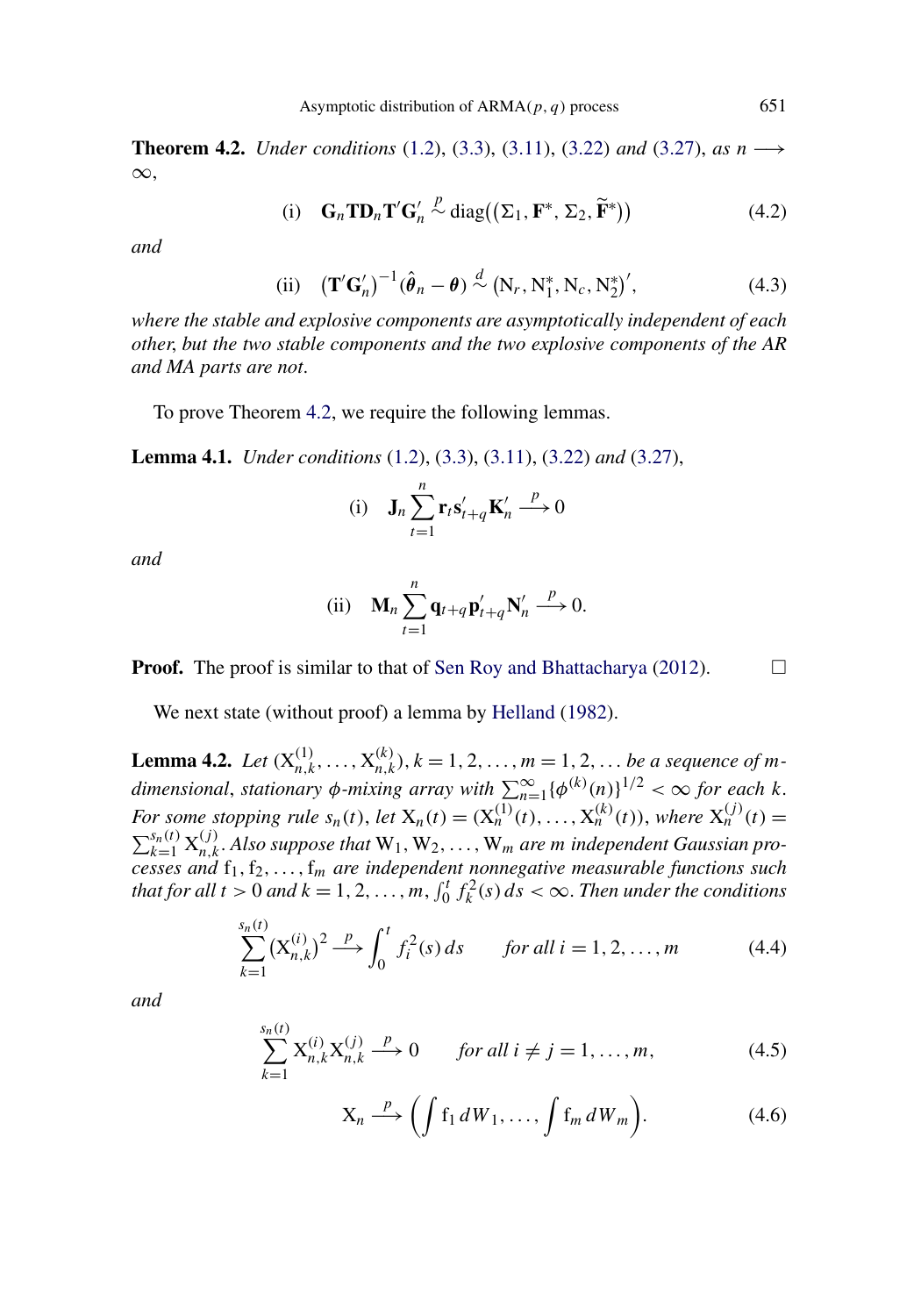<span id="page-12-0"></span>**Lemma 4.3.**  $J_n \sum_{t=1}^n r_t u_{t+q+1}$  *and*  $K_n \sum_{t=1}^n s_t u_{t+q+1}$  *are asymptotically independent*.

**Proof.** In fact, it can be shown that

$$
\left(\frac{1}{\sqrt{n}}\sum_{k=1}^{[nt]} \mathbf{r}_k u_{k+q+1}, \mathbf{F}^{-(n-1)}\sum_{k=1}^{[nt]} \mathbf{s}_k u_{k+q+1}\right) \stackrel{d}{\to} (\mathbf{N}_s, \mathbf{N}_1^*),\tag{4.7}
$$

where N<sub>s</sub> is a normal vector with mean zero and variance  $\Sigma_1^*$  and  $N_1^* = K^{-1} \overline{S} \hat{\theta}$  is the product of two independent normal variates,  $N_s$  being independent of  $N_1^*$ .

In Theorems [3.1](#page-5-0) and [3.2,](#page-7-0) we have shown that each of the two components in (4.7) converge to the corresponding marginal distributions, that is, condition [\(4.4\)](#page-11-0) holds. Hence, we need only to show that the cross product term converges in probability to zero.

Under the assumption of bounded fourth-order moment,

$$
E \left\| \frac{1}{\sqrt{n}} \mathbf{F}^{-(n-1)} \sum_{k=1}^{[nt]} \mathbf{r}_{k} u_{k+q+1} \mathbf{s}_{k}^{\prime} u_{k+q+1} \right\|
$$
  
\n
$$
= E \left\| \frac{1}{\sqrt{n}} \mathbf{F}^{-(n-1)} \sum_{k=1}^{[nt]} u_{k+q+1}^{2} \left( \sum_{j=1}^{k} L_{1}^{k-j} \mathbf{u}_{j} \right) \left( \sum_{l=1}^{k} \mathbf{F}^{k-l} \mathbf{u}_{l} \right)^{\prime} \right\|
$$
  
\n
$$
\leq c_{12} \frac{1}{\sqrt{n}} \|\mathbf{F}^{-(n-1)}\| \sum_{k=1}^{[nt]} (1 - \|\mathbf{L}_{1}\|^{k}) (\|\mathbf{F}\|^{k} - 1)
$$
  
\n
$$
\leq c_{12} \frac{1}{\sqrt{n}} \|\mathbf{F}^{-(n-1)}\| \left( \sum_{k=1}^{n} \|\mathbf{F}^{k}\| - [nt] \right)
$$
  
\n
$$
= c_{12} \frac{1}{\sqrt{n}} \|\mathbf{F}^{-(n-2)}\| \left( \frac{(\|\mathbf{F}^{n}\| - 1)}{\|\mathbf{F}\| - 1} - [nt] \right) \to 0 \quad \text{as } n \to \infty.
$$

Hence, condition [\(4.5\)](#page-11-0) holds. Thus, Lemma [4.2](#page-11-0) leads to Lemma 4.3 and (4.7).  $\Box$ 

**Corollary 4.1.** *The following are asymptotically independent*:

(i)  $\mathbf{M}_n \sum_{t=1}^n \mathbf{q}_{t+q} e_{t+q+1}$  and  $\mathbf{K}_n \sum_{t=1}^n \mathbf{s}_t u_{t+q+1}$ , (ii)  $\mathbf{J}_n \sum_{t=1}^n \mathbf{r}_t u_{t+q+1}$  *and*  $\mathbf{N}_n \sum_{t=1}^n \mathbf{p}_{t+q} e_{t+q+1}$ , (iii)  $\mathbf{M}_n \sum_{t=1}^n \mathbf{q}_{t+q} e_{t+q+1}$  *and*  $\mathbf{N}_n \sum_{t=1}^n \mathbf{p}_{t+q} e_{t+q+1}$ .

**Proof.** The proofs are similar to that of Lemma 4.3.

**Lemma 4.4.** *The following terms are dependent even for large n*:

- (i)  $\mathbf{J}_n \sum_{t=1}^n \mathbf{r}_t u_{t+q+1}$  *and*  $\mathbf{M}_n \sum_{t=1}^n \mathbf{q}_{t+q} e_{t+q+1}$ ,
- (ii)  $\mathbf{K}_n \sum_{t=1}^n \mathbf{s}_t u_{t+q+1}$  *and*  $\mathbf{N}_n \sum_{t=1}^n \mathbf{p}_{t+q} e_{t+q+1}$ .

 $\Box$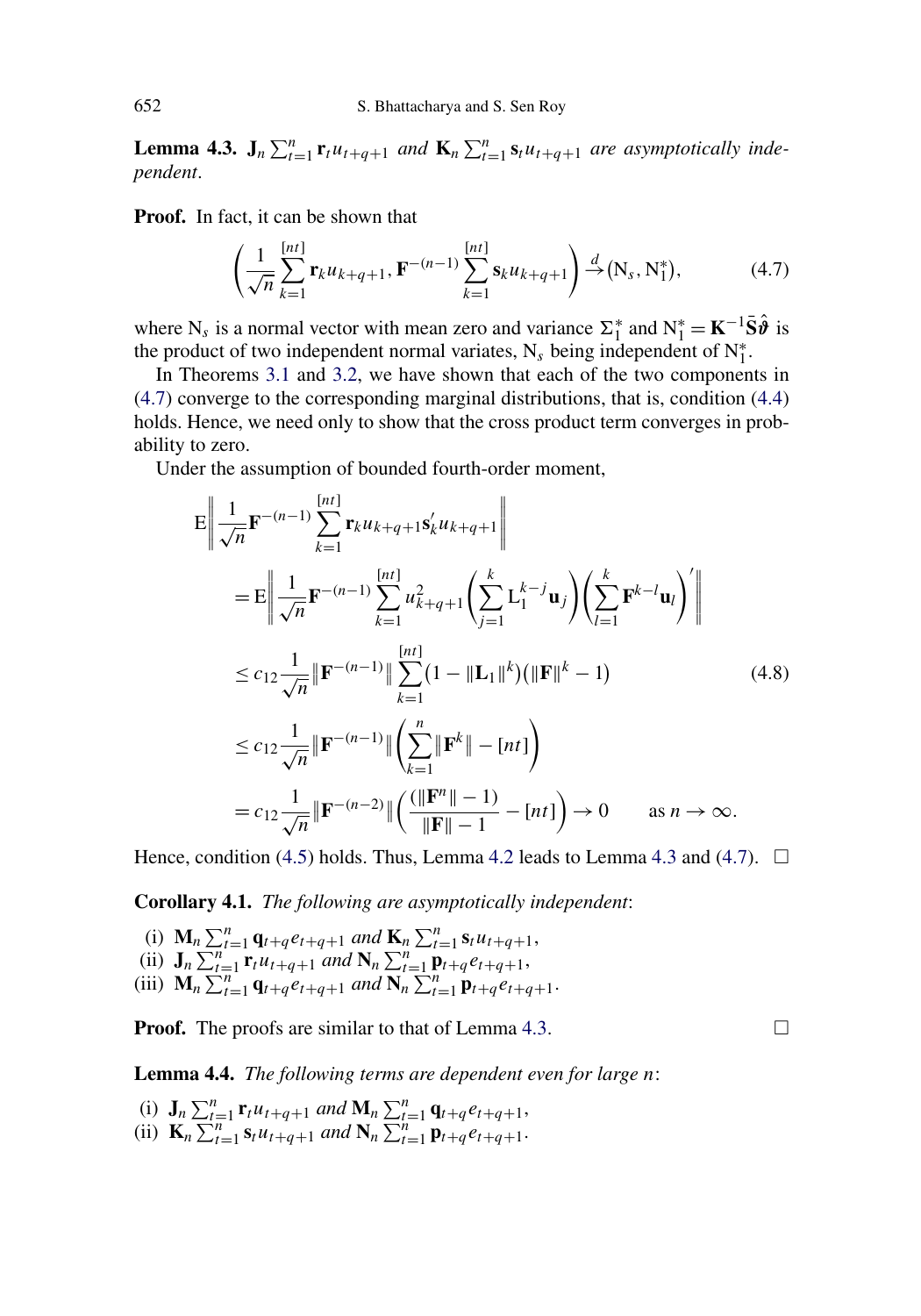<span id="page-13-0"></span>**Proof.** For large *n* and any  $k_n \ni k_n/n \to 0$ , both the terms in (i) depend on  $e_i$ ,  $k_n + 1 \le i \le n - k_n$ . Hence, the two terms are dependent.

Similarly, the terms in (ii) are dependent since for large *n*,  $\mathbf{S}_n$  and  $\mathbf{S}_n$  depend on *e<sub>i</sub>* for  $1 \le i \le k_n$  and  $\hat{\theta}_n$  and  $\hat{\theta}_n$  depend on  $e_i$  for  $n - k_n + 1 \le i \le n$ . Hence, the lemma.  $\Box$  $\Box$ 

**Proof of Theorem [4.2.](#page-11-0)** Theorem [4.2\(](#page-11-0)i) and (ii) follows from Theorems [3.1,](#page-5-0) [3.2,](#page-7-0) [3.3](#page-8-0) and [3.4,](#page-9-0) Lemmas [4.1,](#page-11-0) [4.3](#page-12-0) and [4.4](#page-12-0) and Corollary [4.1.](#page-12-0)  $\Box$ 

**Remark. T** and **G***<sup>n</sup>* in Theorem [4.2](#page-11-0) involves parameters, which in practical situations need to be estimated. This can be done as follows. An estimator  $\vec{A}$  of  $\vec{A}$  as defined in [\(2.5\)](#page-2-0) can be obtained using the instrumental variable estimator  $\hat{\alpha}_n$  of  $\alpha$ . This would lead to the estimators  $\hat{\rho}_i^{-1}$ ,  $i = 1, ..., r$  and  $\hat{\gamma}_j^{-1}$ ,  $j = 1, ..., s$  of the roots of **A**, and hence to

$$
\hat{\rho}_i^* = (-)^j \sum_{i_1 < i_2 < \cdots < i_j = 1}^r \hat{\rho}_{i_1}^{-1} \hat{\rho}_{i_2}^{-1} \cdots \hat{\rho}_{i_k}^{-1}, \qquad i = 1, \ldots, r \tag{4.9}
$$

and the corresponding expression of  $\hat{\gamma}_j^*$ ,  $j = 1, \ldots, s$ .  $\hat{\pi}_i^*$ 's and  $\hat{\eta}_j^*$  can be similarly estimated by using  $\hat{\boldsymbol{\beta}}_n$  in **C** as defined in [\(2.8\)](#page-3-0).

Since  $\|(\hat{\mathbf{A}} - \mathbf{A})\| = o_p(1)$  and  $\|(\hat{\mathbf{B}} - \mathbf{B})\| = o_p(1)$ , it follows that  $\hat{\rho}_i^*$ 's,  $\hat{\gamma}_j^*$ 's,  $\hat{\pi}_k^*$ 's and  $\hat{\eta}_l^*$ 's are consistent estimators of  $\rho_i^*$ 's,  $\gamma_j^*$ 's,  $\pi_k^*$ 's and  $\eta_l^*$ 's, respectively. Hence,  $\|\hat{\mathbf{L}}_1 - \mathbf{L}_1\| = o_p(1)$ ,  $\|\hat{\mathbf{L}}_2 - \mathbf{L}_2\| = o_p(1)$ ,  $\|\hat{\mathbf{F}} - \mathbf{F}\| = o_p(1)$  and  $\|\hat{\tilde{\mathbf{F}}} - \tilde{\mathbf{F}}\| =$  $o_p(1)$ .

Using these in **T** and  $\mathbf{G}_n$ , we get the estimators  $\hat{\mathbf{T}}$  and  $\hat{\mathbf{G}}_n$ .

**Theorem 4.3.** *Under conditions* [\(1.2\)](#page-0-0), [\(3.3\)](#page-4-0), [\(3.11\)](#page-5-0), [\(3.22\)](#page-8-0) *and* [\(3.27\)](#page-9-0), *as n* −→ ∞,

$$
(\hat{\mathbf{T}}'\hat{\mathbf{G}}'_n)^{-1}(\hat{\boldsymbol{\theta}}_n-\boldsymbol{\theta}) \stackrel{d}{\sim} (\mathbf{N}_r, \mathbf{N}_1^*, \mathbf{N}_c, \mathbf{N}_2^*)'.
$$

**Proof.** To prove the theorem, we write

$$
(\hat{\mathbf{T}}'\hat{\mathbf{G}}'_{n})^{-1}(\hat{\boldsymbol{\theta}}_{n} - \boldsymbol{\theta})
$$
  
= {( $\hat{\mathbf{T}}'\hat{\mathbf{G}}'_{n}$ )<sup>-1</sup> - ( $\mathbf{T'}\mathbf{G}'_{n}$ )<sup>-1</sup>}( $\hat{\boldsymbol{\theta}}_{n} - \boldsymbol{\theta}$ ) + ( $\mathbf{T'}\mathbf{G}'_{n}$ )<sup>-1</sup>( $\hat{\boldsymbol{\theta}}_{n} - \boldsymbol{\theta}$ ). (4.10)

Now,

$$
\begin{aligned} \left\| (\hat{\mathbf{G}}_n \hat{\mathbf{T}}) - (\mathbf{G}_n \mathbf{T}) \right\| \\ &= \left\| (\hat{\mathbf{G}}_n - \mathbf{G}_n)(\hat{\mathbf{T}} - \mathbf{T}) + \mathbf{G}_n(\hat{\mathbf{T}} - \mathbf{T}) + \mathbf{T}(\hat{\mathbf{G}}_n - \mathbf{G}_n) \right\| \\ &\leq \left\| (\hat{\mathbf{G}}_n - \mathbf{G}_n) \right\| \|\hat{\mathbf{T}} - \mathbf{T}\| + \|\mathbf{G}_n\| \|\hat{\mathbf{T}} - \mathbf{T}\| + \|\mathbf{T}\| \|\hat{\mathbf{G}}_n - \mathbf{G}_n) \right\|, \end{aligned} \tag{4.11}
$$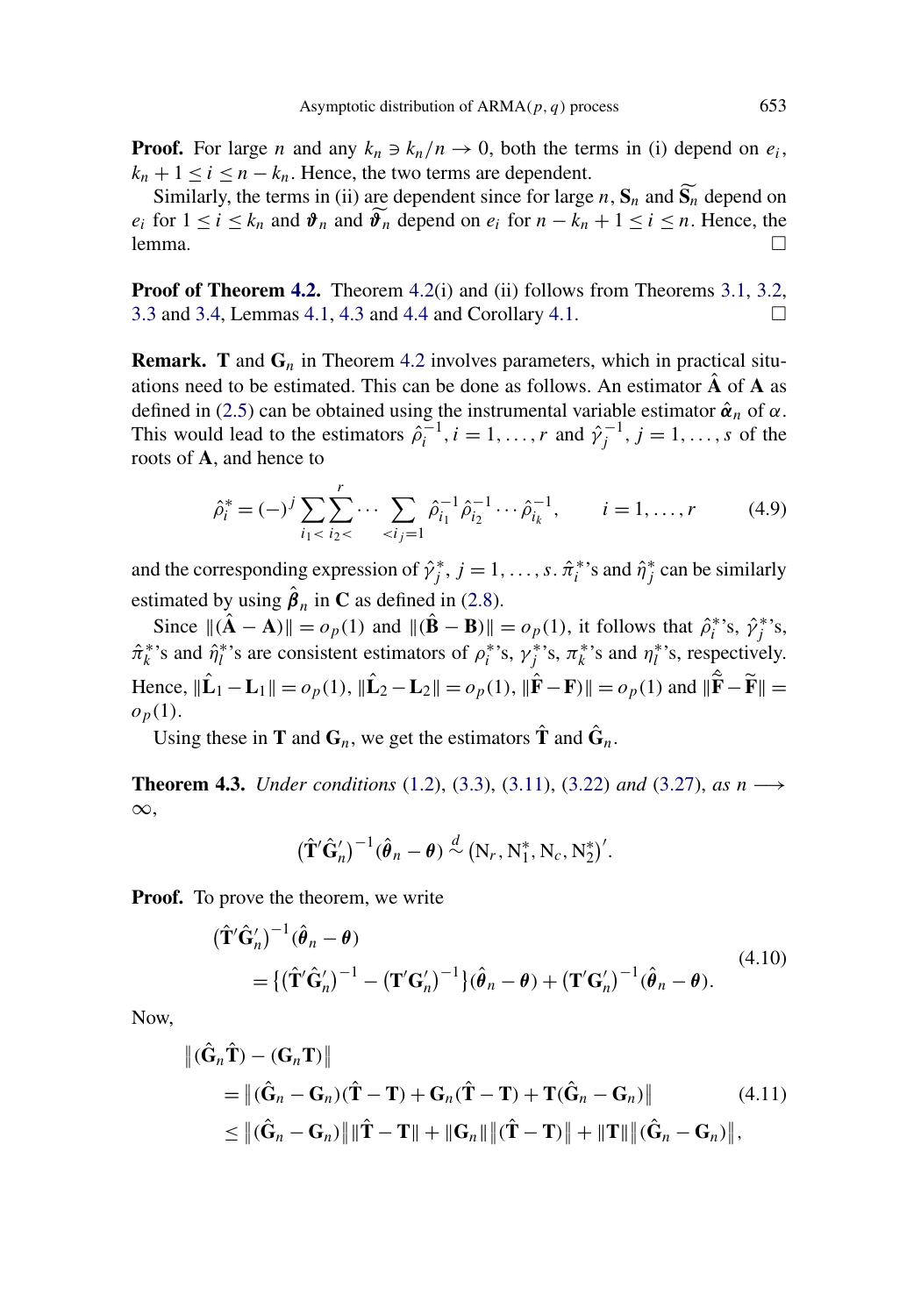where for some  $c_{13} > 0$ ,

$$
\|\hat{\mathbf{G}}_n - \mathbf{G}_n\| \le c_{13} \max\left(\|\hat{\mathbf{F}}^{-n} - \mathbf{F}^{-n}\|, \|\widetilde{\mathbf{F}}^{-n} - \mathbf{F}^{-n}\|\right). \tag{4.12}
$$

Since  $\|\hat{\mathbf{A}} - \mathbf{A}\| = o_p(1)$ ,  $\|\hat{\mathbf{F}} - \mathbf{F}\| = o_p(1)$ , since maximum eigenvalue of  $\hat{\mathbf{F}}$  and **F** are the same as those of  $\hat{A}$  and  $A$ , respectively. Hence,

$$
\|\hat{\mathbf{F}}^{-1} - \mathbf{F}^{-1}\| = \|\hat{\mathbf{F}}^{-1}\| \| \mathbf{I}_s - \hat{\mathbf{F}} \mathbf{F}^{-1} \|
$$
  
= 
$$
\|\mathbf{F}^{-1}\| \| \mathbf{I}_s - (\mathbf{F} \mathbf{F}^{-1} + o_p(1)) \| = o_p(1).
$$
 (4.13)

Also since for any positive integer  $m > 0$ ,

$$
\hat{\mathbf{F}}^{-m} - \mathbf{F}^{-m} = \sum_{j=0}^{m-1} {m \choose j} (\hat{\mathbf{F}}^{-1} - \mathbf{F}^{-1})^{m-j} \mathbf{F}^{-j},
$$

it follows from (4.13) that

$$
\|\hat{\mathbf{F}}^{-n} - \mathbf{F}^{-n}\| = o_p(1).
$$

Similarly,  $\|\tilde{\mathbf{F}}^{-n} - \mathbf{F}^{-n}\| = o_p(1)$ , so that from (4.12) we have

$$
\|\hat{\mathbf{G}}_n - \mathbf{G}_n\| = o_p(1). \tag{4.14}
$$

Again the nonzero terms of the matrix  $\hat{T} - T$  converges in probability to zero, so that  $\|\hat{\mathbf{T}} - \mathbf{T}\| = o_p(1)$ . Using this along with (4.14) in [\(4.11\)](#page-13-0) gives

$$
\left\| \left( \hat{\mathbf{G}}_n \mathbf{T} \right) - \left( \mathbf{G}_n \mathbf{T} \right) \right\| = o_p(1),\tag{4.15}
$$

from which arguments similar to (4.13) leads to

$$
\{ (\hat{\mathbf{T}}' \hat{\mathbf{G}}'_n)^{-1} - (\mathbf{T}' \mathbf{G}'_n)^{-1} \} = o_p(1).
$$
 (4.16)

Theorem [4.1](#page-10-0) along with (4.16) show that the first term in [\(4.10\)](#page-13-0) converges to zero in probability, and hence the theorem follows.  $\Box$ 

# **5 Concluding remarks**

In this paper, we derive the asymptotic distribution of the estimated ARMA parameters taking the instrumental variable estimator for the AR component and the derived AR process estimator for the MA component. The latter is unobservable, and hence cannot be directly used to estimate  $\bar{\beta}$ . As suggested by [Chan and Tsay](#page-15-0) [\(1996\)](#page-15-0), the derived process  $Y_t(\beta^0)$  can be constructed from an initial value  $\beta^0$  of *β* and then iterated to obtain the final solution  $\hat{\beta}$ .

The proofs show that unlike for i.i.d. or martingale difference errors, for *φ*mixing errors, conditions like [\(1.4\)](#page-1-0) are necessary to derive the asymptotic distributions. The results, however, come out in similar form. The implication is that for more stringent dependence structure more conditions are necessary to bring about similar results.

<span id="page-14-0"></span>